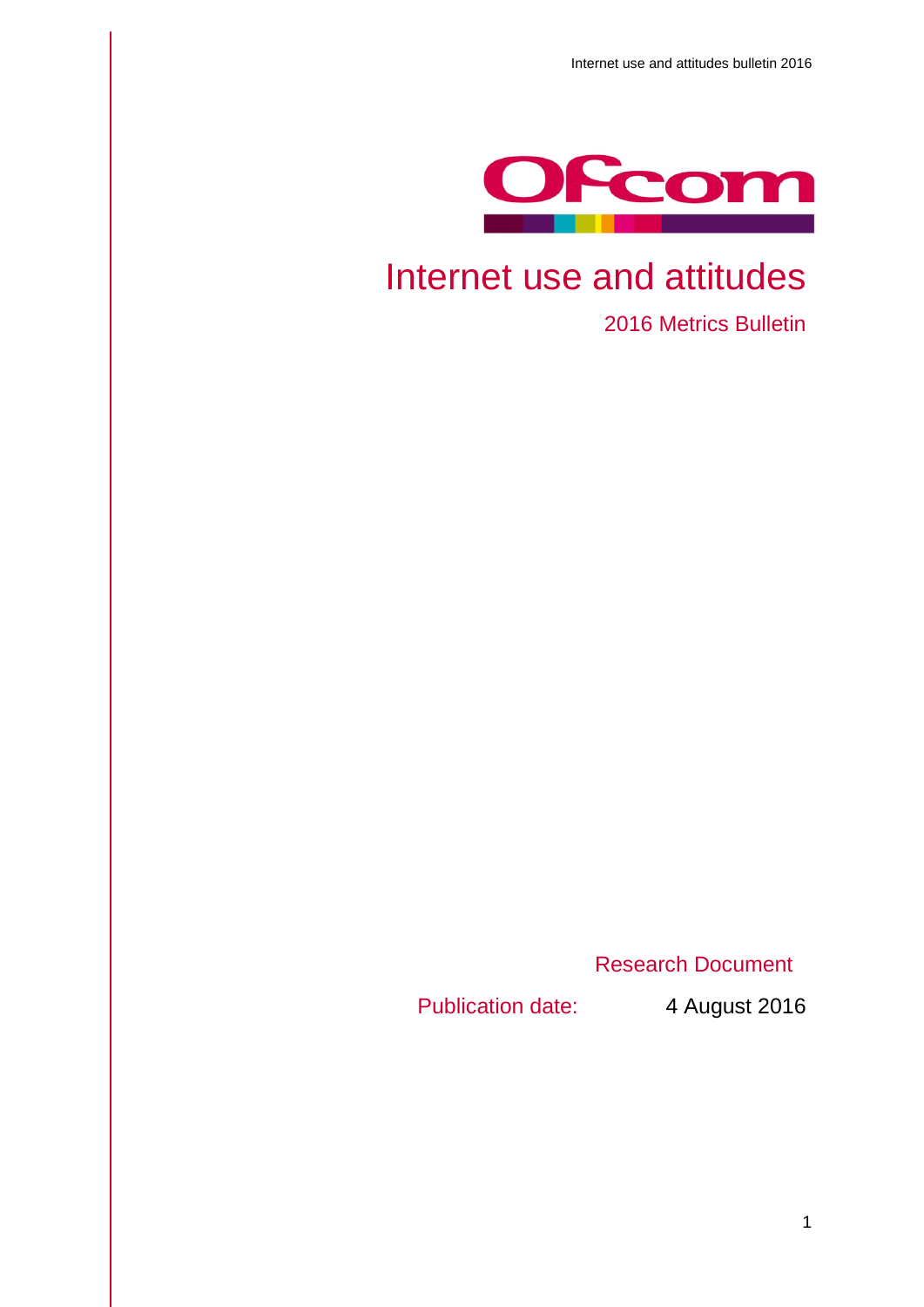# **Contents**

| ÷ | ction |  |
|---|-------|--|
|   |       |  |

| <b>Section</b>         |                                          | Page  |
|------------------------|------------------------------------------|-------|
| 1                      | Introduction                             | 3     |
| 2                      | Internet reach: 2015                     | 9     |
| 3                      | Internet breadth of use                  | 11    |
| 4                      | Internet attitudes and understanding     | 13    |
| 5                      | Interest in the internet among non-users | 16    |
| $\Lambda$ in $\Lambda$ |                                          | Dogo. |

| Annex |                | Page |
|-------|----------------|------|
|       | Technical note |      |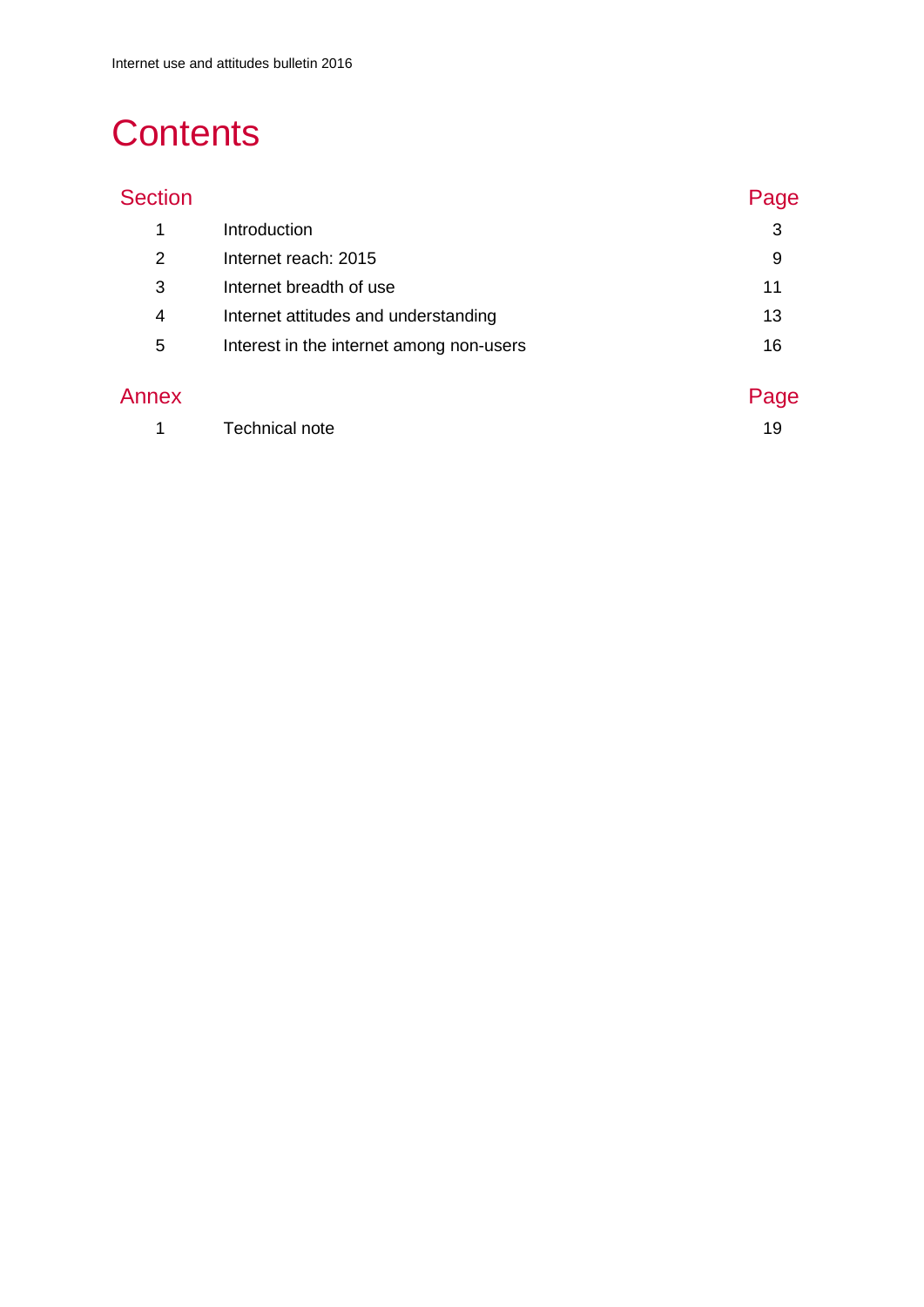## <span id="page-2-0"></span>**Introduction**

#### **1.1 Scope of the report**

This purpose of this 2016 internet use and attitudes bulletin is to provide a single home for a number of key internet metrics across a variety of sub-groups within the UK adult population. It is designed to be a reference document for our stakeholders.

It provides the following data:

- Who is online and how this has changed since 2015, the percentage of the UK population who ever use the internet on any device, who has home access, and who accesses it from different types of location outside the home.
- The 'breadth' of people's internet use; derived from an aggregation of the numbers of types of activities carried out by those who use the internet, and by focusing on selected types of activity.
- Information on people's attitudes to internet safety and their understanding of potential problems relating to protection, privacy and critical understanding.
- Information about the perceived advantages to being online among non-users, any proxy use in the past year, and the proportions of non-users without any intention of getting home internet access who give reasons relating to cost and to interest/ need.

#### **1.2 Key findings**

- In 2016, eight in ten (81%) UK adults aged 16+ said they had broadband internet access at home, and 87% of UK adults aged 16+ said they used the internet either at home or in other locations. Both of these measures are unchanged since 2015. As in previous years, differences by age group are considerable; 97% of 16-24s say they use the internet, compared to 42% of those aged 75+.
- Two-thirds of UK adults (66%) say they go online via their mobile phone, an increase of five percentage points on 2015. Nine in ten (89%) of 16-24s say they do this, compared to 19% of those aged 65+. Similar to going online in any location, use of a mobile phone to go online is less likely in DE households (57%) than in ABC1 households (70%).
- One in six UK adults (16%) only use devices other than a desktop or laptop computer to go online, an increase of ten percentage points on 2015. Only using an alternative device is more likely in DE households (24%) than in ABC1 households (12%).
- Around one in twenty UK adults (6%) only use a smartphone to go online, an increase from 3% in 2015. Again this is more likely in DE households (13%) than in ABC1 households (2%).
- One quarter (25%) of those who use the internet at home or elsewhere are broad users of the internet (carrying out 11-16 of 16 types of activity); an increase of four percentage points since 2015. Younger internet users (16-44s) are more likely to be broad users (36% for 16-24s and 35-44s and 32% for 25-34s) while those aged 55+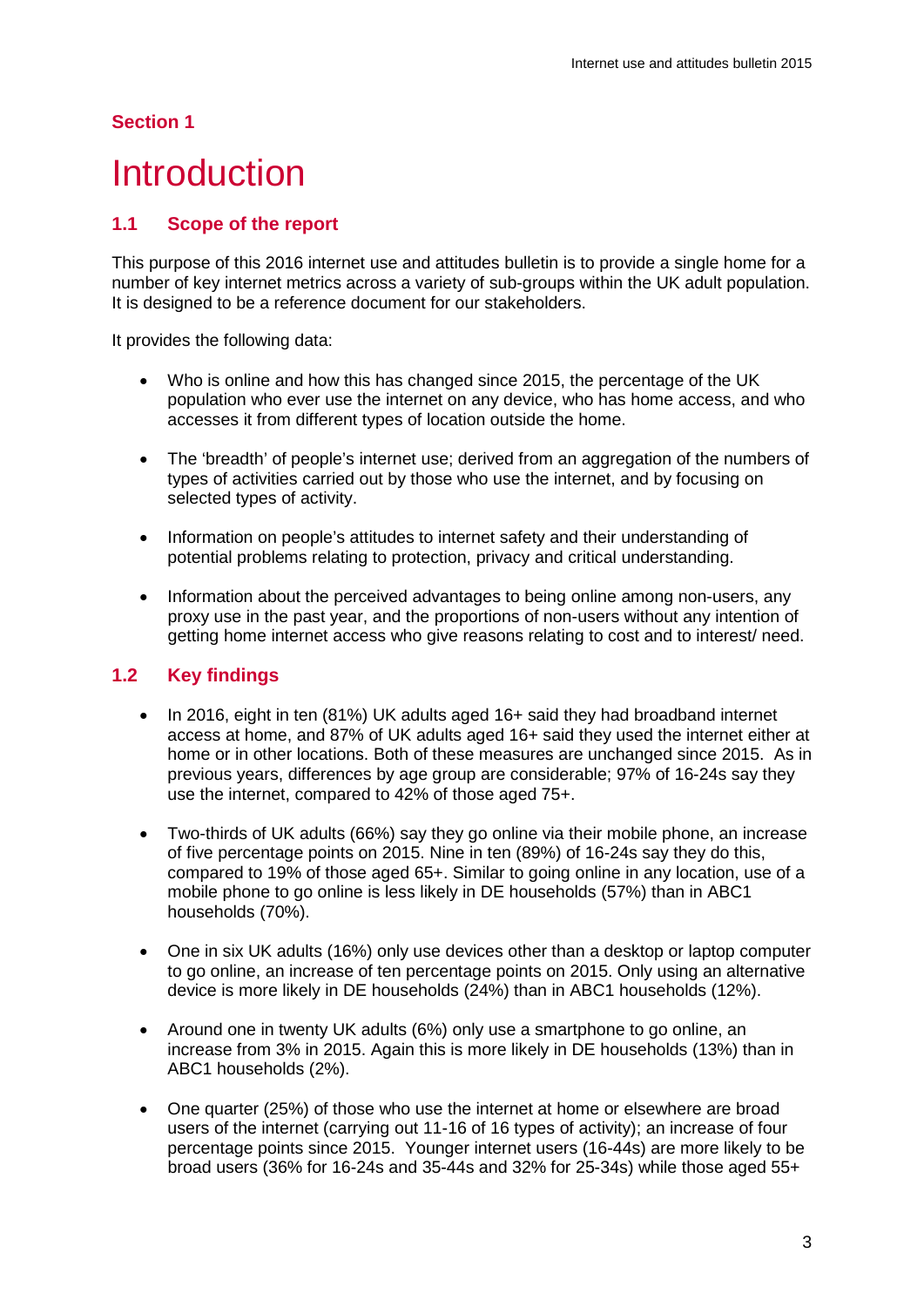are less likely (10%). Three in ten (30%) of those in ABC1 households are broad users, compared to 17% of those in DE households.

- More than four in ten (43%) of those who use the internet at home or elsewhere are narrow users of the internet (carrying out one to six of the 16 types of activity); unchanged since 2015. More than half (60%) of those aged 55 and over are narrow users, compared to 32% of those aged 16-24. Those in C2DE households are more likely than those in ABC1 households to be narrow users (48% vs. 40%).
- Two-thirds (67%) of those who use the internet at home or elsewhere say they buy things online; an increase of five percentage points on 2015. A similar proportion of adults bank online (63%), with fewer using social networking sites (56%), while four in ten (40%) watch TV content online. Internet users aged 55 and over are less likely than all users to say they buy things online, bank online, use social networking sites or watch TV content online. Adults in the DE socio-economic group are less likely to buy things online, bank or watch TV content online. Women are more likely than men to use social networking sites.
- Among those accessing the internet at home through any type of device in 2015, 41% say they use email filters to block unwanted or spam emails; unchanged since 2014. This is less likely among those aged 65+ (27%) and among DE households (29%). Men are more likely than women to use email filters (45% vs. 37%).
- Half of internet users (51%) say they make 'formal' judgements before entering personal details online. Those in ABC1 households are more likely than those in C2DE households to say they do this (56% vs. 45%). No age group is more likely to make 'formal' judgements, but this is less likely among those aged 55 and over (43%).
- Four in ten internet users (42%) say they use the same passwords for most, if not all websites; this is more likely for 16-24s (55%) and for women compared to men (45% vs. 38%).
- Among non-users, 'proxy' use of the internet (by someone else on their behalf) stands at 33%, unchanged since 2014. Ten per cent of those not intending to get the internet cite cost as their main reason, while the majority (62%) cite lack of interest.

#### **1.3 Overall trends over time**

It is useful to provide some initial context of how take-up rates have developed over time, and to compare the internet with other digital media. Figure 1 sets out how take-up has changed across a range of digital media. More detailed discussion of take-up of media and communications devices and services is available in the *Communications Market Report 2016*[1](#page-3-0) .

<span id="page-3-0"></span><sup>1</sup> www.ofcom.org.uk/cmr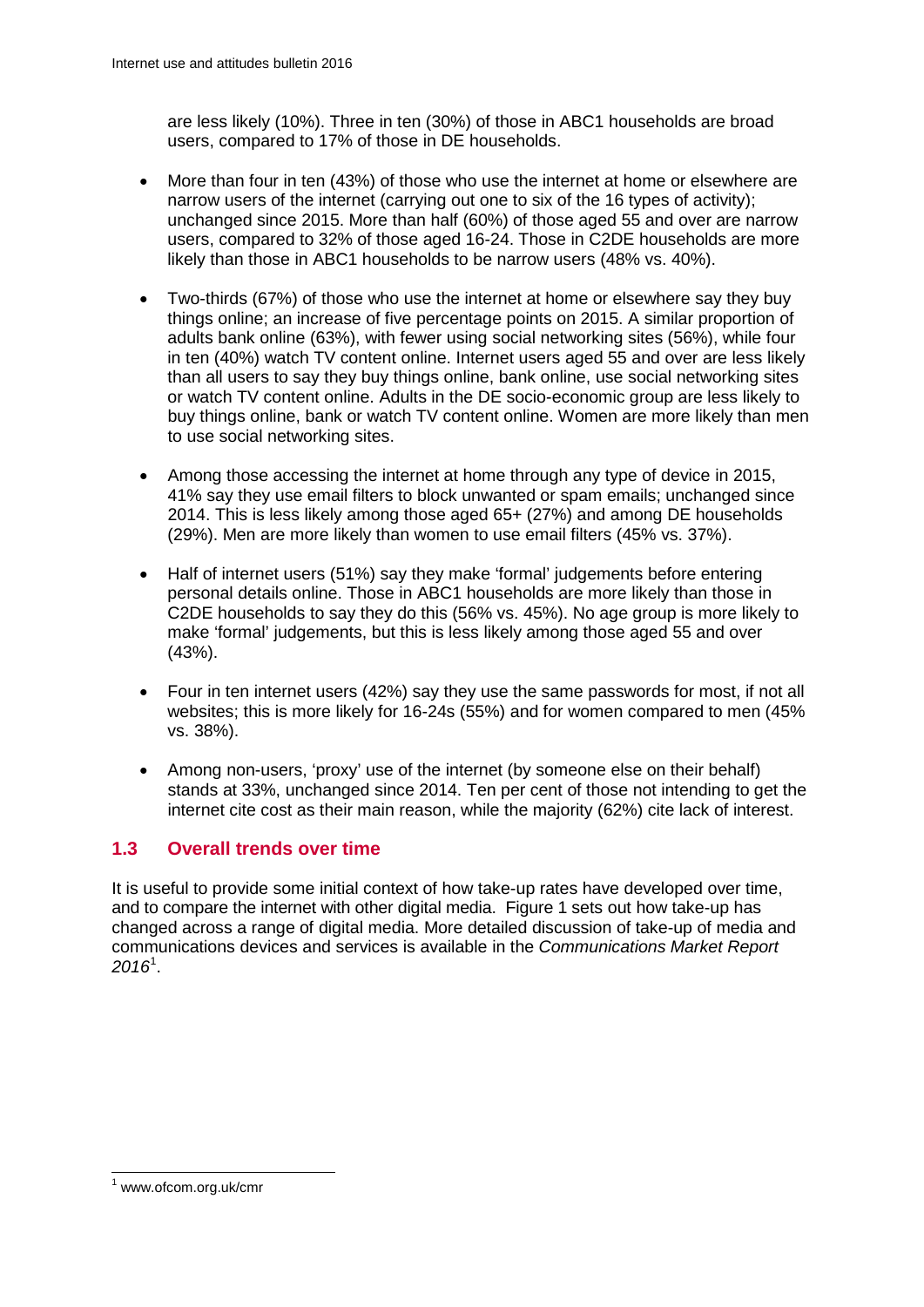

#### **Figure 1: Take-up of key media since 2000**

*Source: Ofcom research. (Technology Tracker H1, 2016) Note: The Question wording for DVD Player and DVR was changed in Q1 2009 so data is not directly comparable with previous years*

Figure 2 shows the extent to which UK adults in 2011, 2012, 2013, 2014, 2015 and 2016 use a computer or laptop at home to go online, and also shows those using mobile phones or games consoles/ games players to go online.



#### **Figure 2: Devices used to go online: 2011, 2012, 2013, 2014 and 2015**

*Source: Ofcom research. (Technology Tracker H1, 2016)*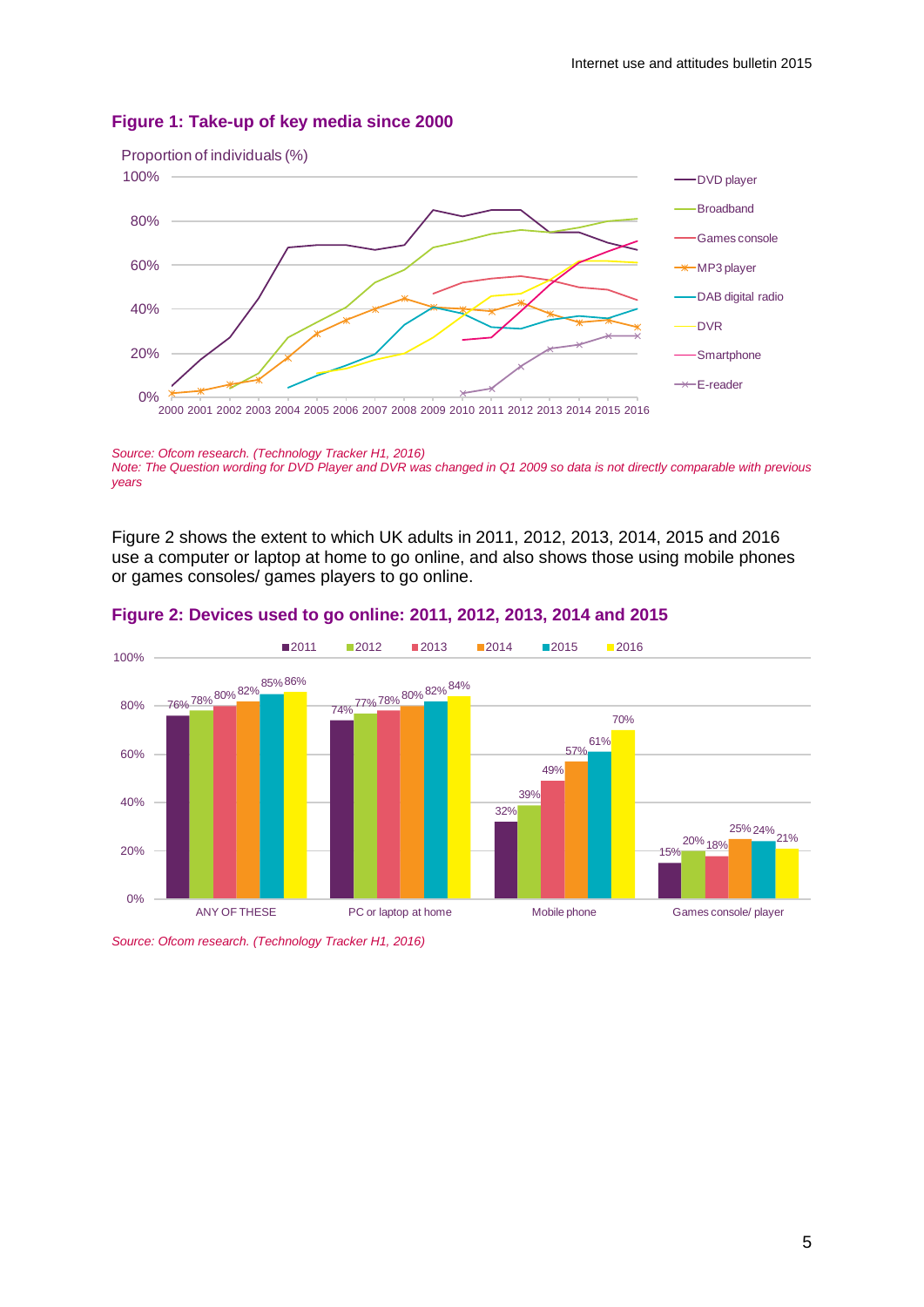### **1.4 Who is measured**

It is important to monitor different sub-groups within the UK, as take-up and use of the internet varies greatly, particularly by age and by socio-economic group. For example, while 97% of those aged 16-24 use the internet (anywhere), only 42% of over-75s do so, and users in ABC1 households are more likely than those in C2DE households to be categorised as 'broad' internet users (30% vs. 19%).

This *Metrics Bulletin* tracks the following groups wherever possible, given the survey base sizes and sampling:

- Age
- Gender
- Socio-economic group
- Low income / unemployed
- Rural / urban
- Black /Asian/ minority ethnic group (BAME)
- Disability
- Devolved nations

The following considerations should be taken into account when looking at these groups:

#### **Low income**

Questions about levels of income in surveys tend to attract higher rates of refusal, especially among those on low incomes. This group is included in the report, but as refusal rates vary year by year, there is a degree of uncontrolled variation, so trend data should be viewed with caution.

#### **Rural/ urban**

The government definitions of rural and urban differ between England and Wales, and Scotland, while the Northern Ireland Assembly allows definitions based on the research need. Therefore, to enable consistent analysis by rurality, we use UK Geographics' Locale Classification instead. This is a proprietary measure based on the ONS criteria; details can be found at [http://www.ukgeographics.co.uk/images/locale.pdf.](http://www.ukgeographics.co.uk/images/locale.pdf) A full description of the seven definitions and how they are classified as rural or urban can be found in Annex 1 of this report.

#### **Black / Asian minority ethnic group (BAME)**

The 'ethnic minority' group comprises all those who answered that they belonged to groups within: Asian and British Asian; Black and Black British; Middle East and Arabic origin; Chinese or other ethnic group; mixed; or other. It should be noted that the group does not include other white ethnic groups such as people from Poland, Australia etc. Ofcom is aware of the limitations of such a broad categorisation, but surveying all these groups to provide robust individual measures would be prohibitive in terms of cost. There are no internal controls for sub-category, resulting in a degree of uncontrolled variation, so we do not report trend data. Special weighting, derived from ONS data and an examination of Ofcom's previous research, has been applied to these data to create an appropriate analysis group. We provide this summary information as an indicative measure, to show differences in take-up or attitudes, which may enable stakeholder understanding and targeting of particular issues.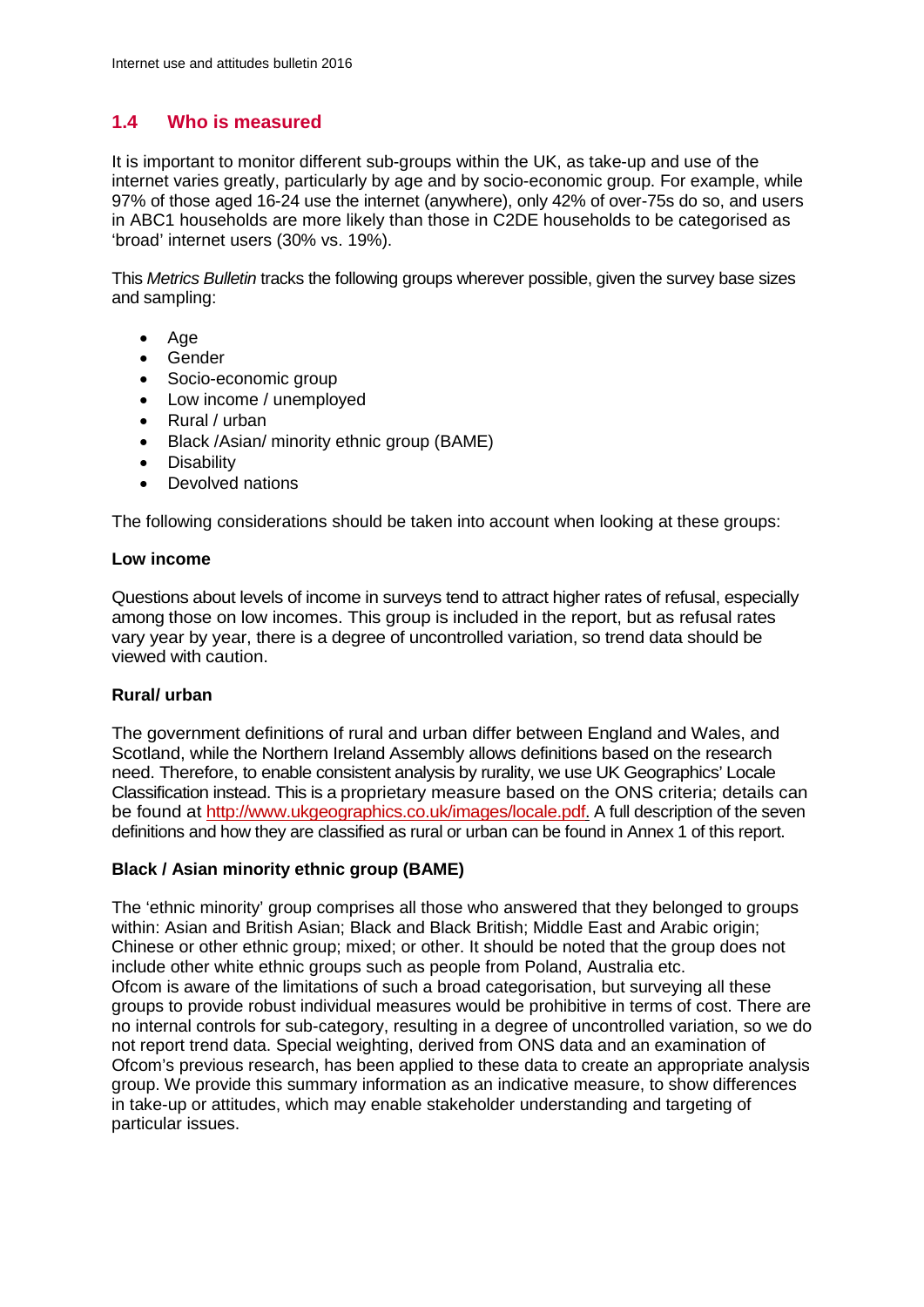### **Disability**

The 'disability' group comprises all those who answered that they had any conditions that limited their daily activities or the work they could do. In 2016, 17% of UK adults gave this response. The surveys did not set any quotas or sampling framework for the incidence of disability, and so, like the BAME group, data from this group should be seen only as an indicative measure of the habits and opinions of disabled people. Likewise, due to the degree of uncontrolled variation, trend data are not reported. Special weighting, derived from examination of Ofcom's previous research, has been applied to these data to create an appropriate analysis group.

### **1.5 What is measured**

The first section of this report provides the key data about who is online and how this has changed since 2015. It sets out the percentage of the UK population who ever use the internet on any device; who has broadband access at home; and who accesses it from different types of location outside the home. This section also looks at the incidence of UK adults who go online only using devices other than a desktop or laptop computer and those who go online only using a smartphone.

The second section examines the 'breadth' of people's internet use. It measures this in two ways: by an aggregation of the numbers of types of activities carried out by those who use the internet at home or elsewhere, and by focusing on selected types of activity.

The next section provides information relating to people's attitudes towards their internet safety, and also to their understanding of issues relating to protection, privacy and critical understanding.

Finally, we look at non-users of the internet in some detail. We report on the perceived advantages of being online, the levels of likely internet take-up, the proportion of non-users without any intention of getting home internet access, who give reasons relating to cost and to interest/ need, and the incidence of proxy use in the past year.

### **1.6 Sources used**

The metrics set out here come from two main sources - Ofcom's twice-yearly survey of take-up and trends (the 'Technology Tracker')<sup>[2](#page-6-0)</sup>, and Ofcom's Media Literacy Tracker<sup>[3](#page-6-1)</sup>. Data from the Technology Tracker survey are from January – February 2016, while data from the Media Literacy Tracker are from September – October 2015.

### **1.7 Understanding the results**

Measures from Ofcom's 2015 Media Literacy Tracker are reported alongside measures from Half 1 2016 of Ofcom's Technology Tracker. Habits may have shifted in the intervening months, but relative differences between the sub-groups remain pertinent.

Within each section, we compare the sub-group response and the all-UK figure for each of the age, socio-economic/ income and location/ nation groups, and for BAME and disability. Where a response is different to the all-UK figure, the cell is coloured (green, if the subgroup response is higher than the all-UK figure; or red, if it is lower), as shown in the example below. The exceptions are male/ female and urban/ rural, where the comparisons are to each other. Differences are statistically significant at the 95% level.

 $\frac{1}{2}$ <http://stakeholders.ofcom.org.uk/market-data-research/statistics/> <sup>3</sup>

<span id="page-6-1"></span><span id="page-6-0"></span><http://stakeholders.ofcom.org.uk/market-data-research/statistics/>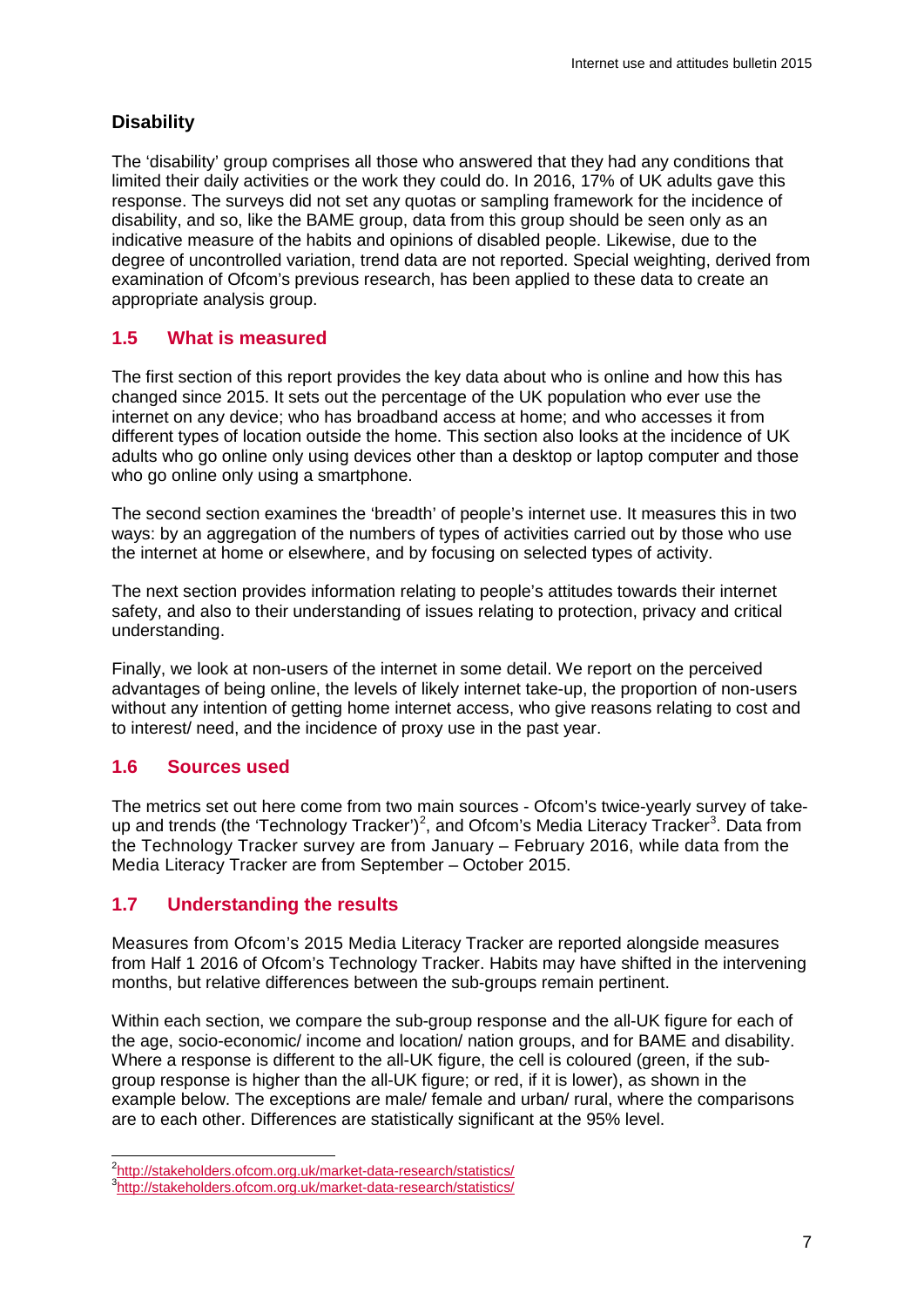

Tracking sub-groups over time requires large base sizes in order that percentage change can be deemed statistically significant. All significant changes since 2015 for measures from the Technology Tracker, and since 2014 for measures from the Media Literacy Tracker, are indicated within each section in the rows labelled '% change' for the UK overall figure.

The number of interviews conducted with the different sub-groups of UK adults detailed in this report is indicated in the rows labelled 'base'. Where a sub-group base size is less than 100 interviews, these responses have been excluded from the analysis and are indicated '\*\*' within the grid of measures.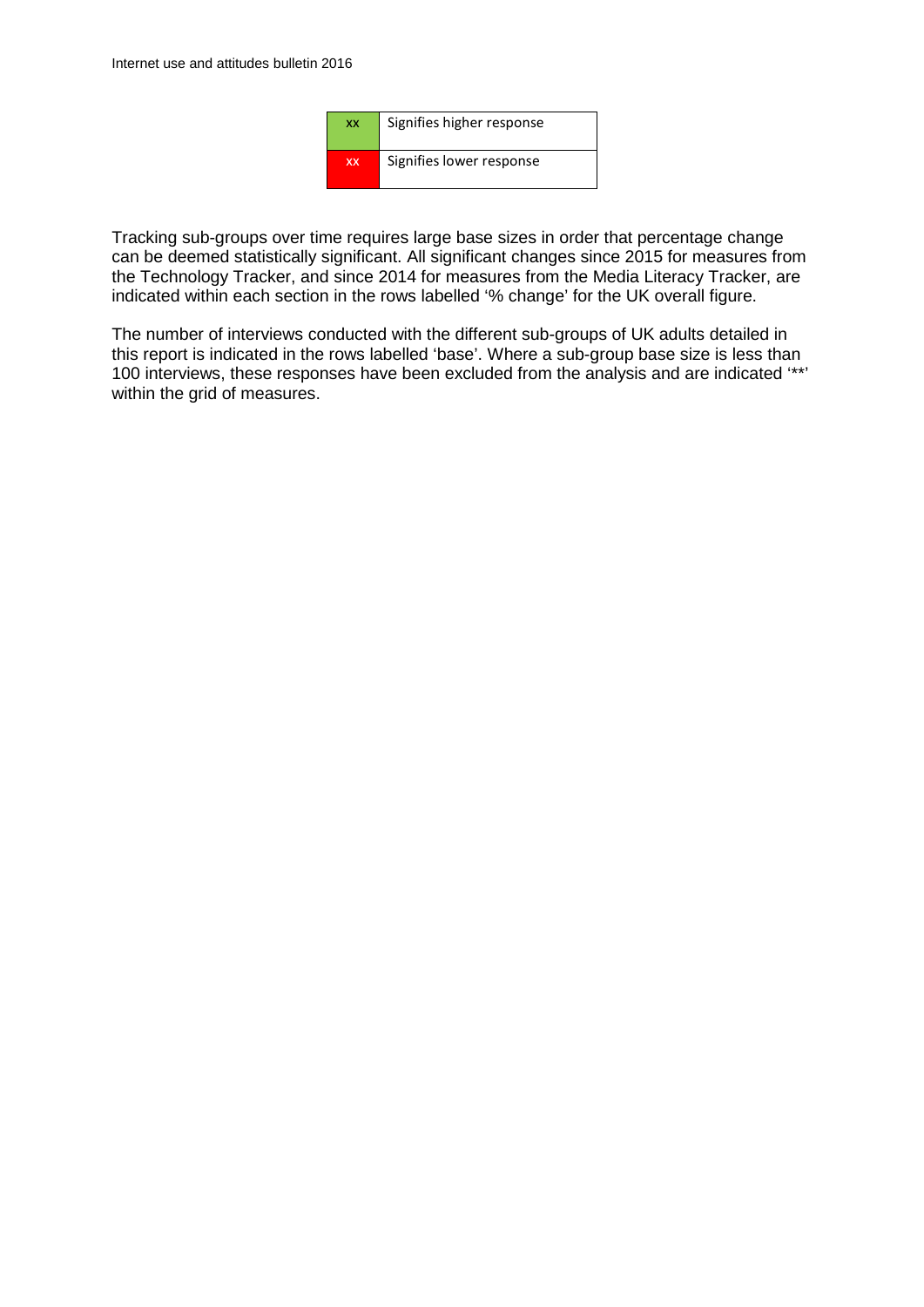## <span id="page-8-5"></span><span id="page-8-4"></span><span id="page-8-3"></span><span id="page-8-2"></span><span id="page-8-1"></span>Internet reach: 2016

This section provides information about who is online, and how this has changed since 2015. It sets out the percentage of the UK population who ever use the internet on any device, who has home broadband access, and who goes online from different types of location outside the home. The incidence of UK adults only using devices other than a desktop or laptop computer to go online or only using a smartphone to go online is also detailed in this section. Coloured cells indicate whether the sub-group response is different to the all-UK figure<sup>[4](#page-8-1)</sup>.

<span id="page-8-0"></span>

|                                                | %                                                    |                                  |       |                 |                     | Age   |                |       |                |            | Gender                |                       |          | Socio-economic/income |      |            |                |                                                     |                |       | Location/nation |          |       |                |      |                |
|------------------------------------------------|------------------------------------------------------|----------------------------------|-------|-----------------|---------------------|-------|----------------|-------|----------------|------------|-----------------------|-----------------------|----------|-----------------------|------|------------|----------------|-----------------------------------------------------|----------------|-------|-----------------|----------|-------|----------------|------|----------------|
| % of all respondents                           | ទី<br>All UK                                         | $\overline{2}$<br>$\frac{6}{16}$ | 25-34 | $\dot{4}$<br>35 | $-54$<br>$\ddot{a}$ | 55-64 | 65-74          | $55+$ | $65+$          | $75+$      | Male                  | Female                | ABC1     | C2DE                  | Ъ    | Unemployed | Low income     | ome<br>income<br>≘.<br>children<br>$\sum_{i=1}^{n}$ | Urban          | Rural | England         | Scotland | Wales | N Ireland      | BAME | Disability     |
| Base                                           | $\overline{\phantom{0}}$<br>$\sim$<br>K.<br>$\omega$ | Ó<br>51                          | 604   | 602             | 570                 | 578   | 481            | 442   | 864            | 383        | 790<br>$\overline{ }$ | 947<br>$\overline{ }$ | 919<br>1 | 1813                  | 1022 | 251        | 559            | 155                                                 | 711<br>$\sim$  | 1026  | 2339            | 502      | 489   | 507            | 222  | 744            |
| Ever use the internet<br>anywhere <sup>5</sup> | 87                                                   | 97                               | 97    | 96              | 93                  | 87    | 72             | 71    | 58             | 42         | 87                    | 87                    | 93       | 81                    | 77   | 87         | 68             | 92                                                  | 87             | 88    | 87              | 87       | 86    | 83             | 94   | 64             |
| % change since 2015                            | $+1$                                                 |                                  |       |                 |                     |       |                |       |                |            |                       |                       |          |                       |      |            |                |                                                     |                |       |                 | $+7$     |       |                | n/a  | n/a            |
| <b>Broadband take-up</b> <sup>o</sup>          | 81                                                   | 86                               | 81    | 88              | 91                  | 83    | 74             | 70    | 59             | 43         | 81                    | 80                    | 87       | 73                    | 65   | 67         | 55             | 73                                                  | 80             | 85    | 81              | 79       | 79    | 78             | 83   | 60             |
| % change since 2015                            | $+1$                                                 |                                  |       |                 | $+4$                |       |                |       |                |            |                       |                       |          | $+4$                  |      |            |                |                                                     |                |       |                 |          |       | $+6$           | n/a  | n/a            |
| Use mobile phone to go online'                 | 66                                                   | 89                               | 89    | 84              | 70                  | 50    | 31             | 33    | 19             | 6          | 64                    | 67                    | 70       | 60                    | 57   | 65         | 46             | 81                                                  | 66             | 61    | 66              | 63       | 61    | 69             | 77   | 36             |
| % change since 2015                            | $+5$                                                 |                                  |       |                 |                     | $+11$ |                | $+8$  |                |            |                       | $+6$                  |          | $+7$                  | $+8$ |            |                | $+17$                                               | $+4$           |       | $+5$            |          |       | $+9$           | n/a  | n/a            |
| Use internet at work/ college <sup>8</sup>     | 40                                                   | 64                               | 54    | 56              | 45                  | 27    | 6              | 14    | $\overline{4}$ | 3          | 43                    | 38                    | 52       | 27                    | 17   | 8          | 14             | 22                                                  | 41             | 35    | 40              | 44       | 35    | 39             | 48   | 14             |
| % change since 2015                            | $\Omega$                                             |                                  |       |                 |                     |       |                |       |                |            |                       |                       |          |                       |      |            |                |                                                     |                |       |                 |          |       |                | n/a  | n/a            |
| Use internet at a library <sup>8</sup>         | 7                                                    | 15                               | 8     | $\overline{7}$  | 4                   | 3     | $\overline{4}$ | 4     | 3              | $\sqrt{2}$ | 7                     | 6                     | 8        | $5^{\circ}$           | 6    | 8          | $\overline{7}$ | $\overline{7}$                                      | $\overline{ }$ | 3     | $\overline{7}$  | 4        | 5     | $\overline{7}$ | 10   | $\overline{3}$ |
| % change since 2015                            | $+1$                                                 |                                  |       |                 |                     |       |                |       |                |            |                       |                       |          |                       |      |            |                |                                                     |                |       |                 |          |       |                | n/a  | n/a            |

4 Differences are statistically significant at the 95% level. Red cells signify lower and green cells signify higher than the all-UK figure. For male/ female and rural/ urban, the comparison is to each other

<sup>&</sup>lt;sup>5</sup>(TT H1 2016, IN6) Q: Do you/ does anyone in your household have access to the internet at home? / Do you ever access the internet anywhere other than in your home at all?

<sup>&</sup>lt;sup>6</sup> (TT H1 2016, QE9) Q: Which of these methods does your household use to connect to the internet at home?<br><sup>7</sup> (TT H1 2016, QD28) Q: Which of these methods does your household use to connect to the internet at home?<br><sup>7</sup>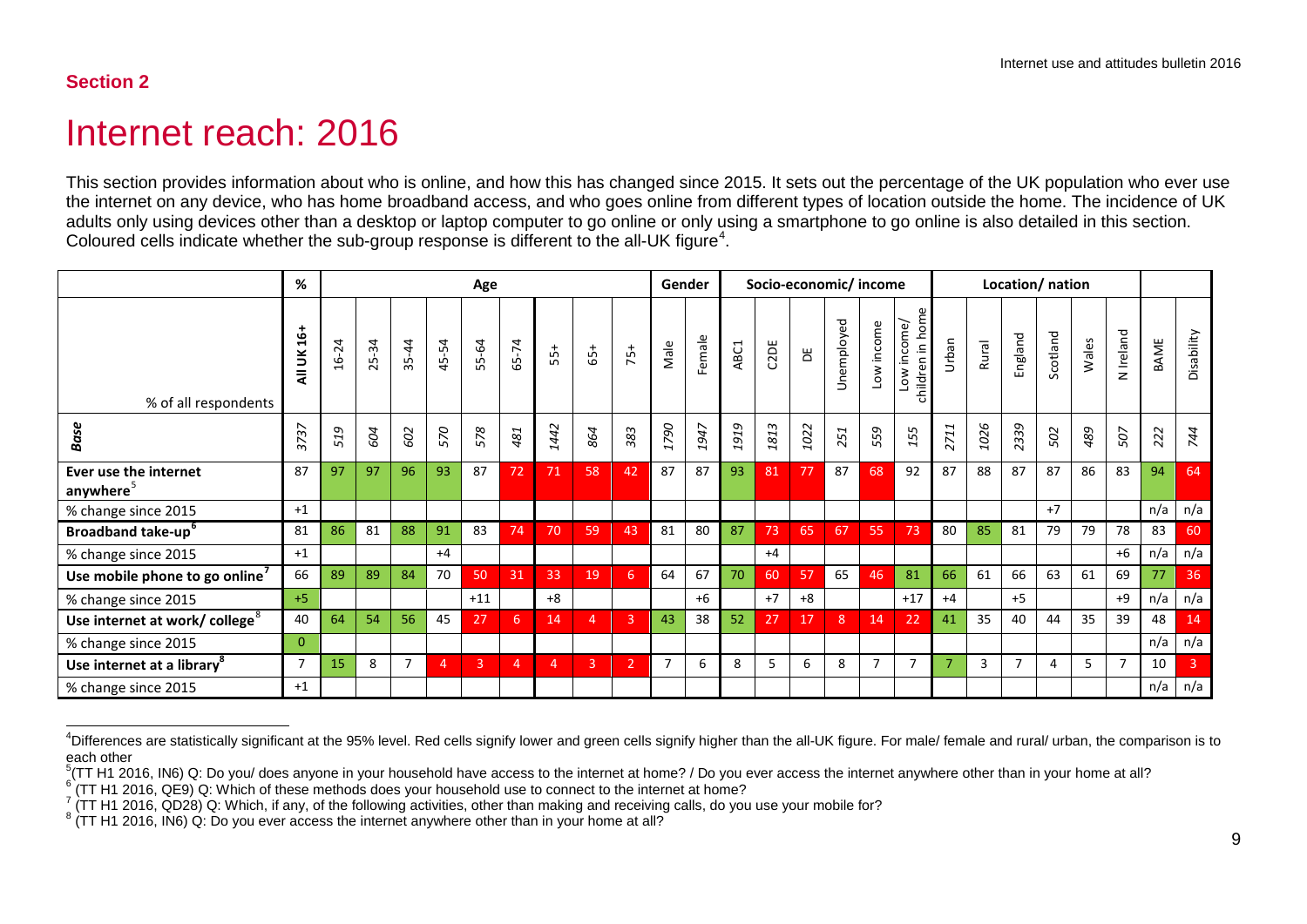<span id="page-9-1"></span><span id="page-9-0"></span>

|                                                               | %                     |                  |                                    |           |                       | Age   |       |          |      |                |      | Gender |      | Socio-economic/income |       |                |               |                                   |       |       |         | Location/ nation |       |           |      |            |
|---------------------------------------------------------------|-----------------------|------------------|------------------------------------|-----------|-----------------------|-------|-------|----------|------|----------------|------|--------|------|-----------------------|-------|----------------|---------------|-----------------------------------|-------|-------|---------|------------------|-------|-----------|------|------------|
| % of all respondents <sup>9</sup>                             | ف<br>⊣<br>∍<br>₹      | 4<br>$\sim$<br>6 | $\overline{34}$<br>25 <sub>1</sub> | $35 - 44$ | 4<br>LÒ<br>$\ddot{a}$ | 55-64 | 65-74 | $55 +$   | 65+  | $75+$          | Male | Female | ABC1 | C2DE                  | ж     | nemployed<br>⊃ | income<br>No7 | income<br>hildren in ho<br>₹<br>Ö | nban  | Rural | England | Scotland         | Wales | N Ireland | BAME | Disability |
| Ba                                                            | 841<br>$\overline{ }$ | 246              | 263                                | 300       | 279                   | 277   | 223   | 53<br>N. | 476  | 253            | 900  | 941    | 948  | 893                   | 067   | 59             | 350           | 94                                | 558   | 283   | 1169    | 223              | 225   | 224       | 120  | 259        |
| Only use devices other than<br>PC/laptop to go online $^{10}$ | 16                    | 20               | 19                                 | 20        | 17                    | 11    | l 9.  | 9        | 8    | $\overline{7}$ | 12   | 19     | 12   | 21                    | 24    | $***$          | 20            | $***$                             | 16    | 14    | 15      | 23               | 18    | 32        | 22   | 11         |
| % change since 2014                                           | $+10$                 | $+11$            | $+10$                              | $+14$     | $+13$                 | $+6$  | $+7$  | $+5$     | $+6$ | $+5$           | $+7$ | $+13$  | $+9$ | $+13$                 | $+14$ |                |               |                                   | $+10$ | $+11$ | $+9$    | $+18$            | $+15$ | $+23$     | n/a  | n/a        |
| Only use a smartphone to go<br>online <sup>10</sup>           | 6                     |                  | 9                                  | 8         |                       | 5     |       |          |      |                | -5   |        |      | 10 <sup>°</sup>       | 13    | **             |               | **                                |       |       | 6       | 9                |       | 11        | 12   |            |
| % change since 2014                                           | $+3$                  |                  |                                    |           |                       |       |       |          |      |                |      | $+3$   |      | $+4$                  | $+7$  |                | $+3$          |                                   | $+2$  |       | $+3$    | $+8$             |       | $+6$      | n/a  | n/a        |

<sup>&</sup>lt;sup>9</sup> These measures are shown on a separate page as they are taken from the Media Literacy Tracker and not the Technology Tracker<br><sup>10</sup>(MLT 2015, IN2/ IN3) Q: Do you have and use any of the items shown on this card to go on

<sup>\*\* =</sup> Sub-group base size lower than 100 and therefore excluded from the analysis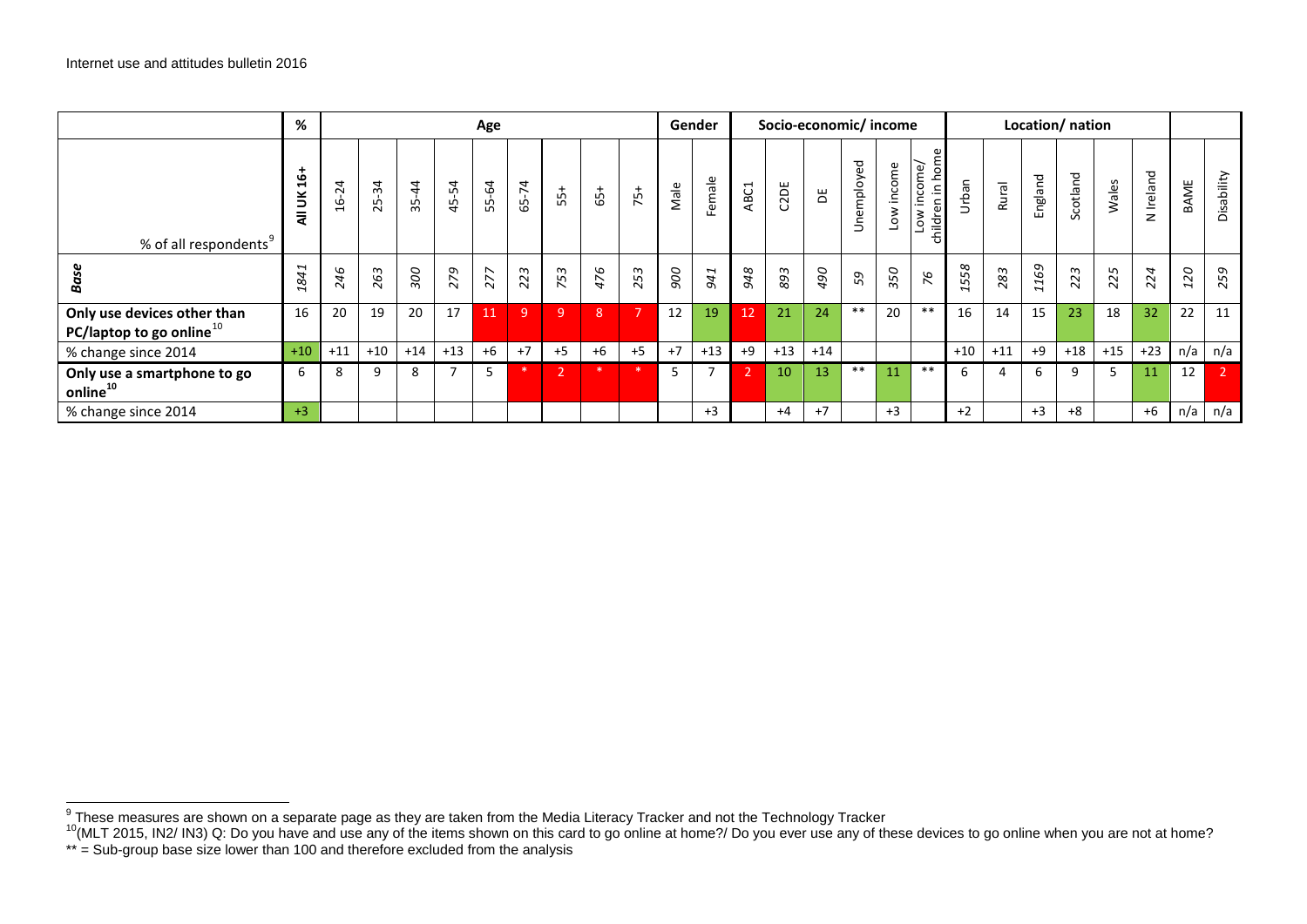## <span id="page-10-2"></span><span id="page-10-1"></span>Internet breadth of use

The 'breadth' of people's internet use is indicated in this section in two ways – by an aggregation of the numbers of types of activities carried out by those who use the internet at home or elsewhere, and by focusing on selected types of activity. Coloured cells indicate whether the sub-group response is different to the all-UK figure<sup>11</sup>. The types of activity are ranked by the percentage of those saying that they ever do such things.

|                                                                  | %                |           |                                |                  |       | Age         |       |     |       |       | Gender |        |                       | Socio-economic/income |     |            |                                 |                                                   |       |       | Location/ nation |          |       |           |      |            |
|------------------------------------------------------------------|------------------|-----------|--------------------------------|------------------|-------|-------------|-------|-----|-------|-------|--------|--------|-----------------------|-----------------------|-----|------------|---------------------------------|---------------------------------------------------|-------|-------|------------------|----------|-------|-----------|------|------------|
| % of all who use the internet at<br>home or elsewhere            | $16 +$<br>š<br>₹ | $16 - 24$ | 25-34                          | $\ddot{4}$<br>55 | 45-54 | $-64$<br>55 | 65-74 | က်  | $65+$ | $75+$ | Male   | Female | ABC1                  | C2DE                  | ж   | Jnemployed | income<br>$\sum_{i=1}^{\infty}$ | Low income/<br>in hoi<br>$\overline{e}$<br>childr | Urban | Rural | England          | Scotland | Wales | N Ireland | BAME | Disability |
| <b>Base</b>                                                      | 3100             | 505       | $\overline{\phantom{0}}$<br>57 | 570              | 518   | 469         | 323   | 930 | 461   | 138   | 1471   | 1629   | 731<br>$\overline{ }$ | 366<br>$\overline{ }$ | 723 | 207        | 363                             | 140                                               | 2267  | 833   | 1899             | 405      | 401   | 395       | 208  | 457        |
| Carrying out 1-6 of the 16 types<br>of internet activity $^{12}$ | 43               | 32        | 32                             | 35               | 47    | 55          | 65    | 60  | 68    | 74    | 42     | 44     | 40                    | 48                    | 52  | 54         | 51                              | 44                                                | 44    | 42    | 43               | 47       | 45    | 44        | 48   | 53         |
| % change (UK) since 2015                                         | $-2$             |           |                                |                  |       |             |       |     |       |       |        |        |                       |                       |     |            |                                 |                                                   |       |       |                  |          |       |           |      |            |
| Carrying out 7-10 of the 16 types<br>of activity $^{12}$         | 28               | 30        | 34                             | 28               | 28    | 27          | 19    | 23  | 18    | 15    | 27     | 29     | 28                    | 28                    | 25  | 26         | 24                              | 30                                                | 28    | 28    | 27               | 28       | 32    | 33        | 28   | 23         |
| % change (UK) since 2015                                         | $-1$             |           |                                |                  |       |             |       |     |       |       |        |        |                       |                       |     |            |                                 |                                                   |       |       |                  |          |       |           |      |            |
| Carrying out 11-16 of the 16<br>types of activity $12$           | 25               | 36        | 32                             | 36               | 22    | 13          | 7     | 10  | -6    | 3     | 27     | 24     | 30                    | 19                    | 17  | 16         | 18                              | 21                                                | 25    | 27    | 27               | 19       | 19    | 20        | 22   | 18         |
| % change (UK) since 2015                                         | $+4$             |           |                                |                  |       |             |       |     |       |       |        |        |                       |                       |     |            |                                 |                                                   |       |       |                  |          |       |           |      |            |

<span id="page-10-0"></span><sup>&</sup>lt;sup>11</sup>Differences are statistically significant at the 95% level. Red cells signify lower and green cells signify higher than the all-UK figure. For male/ female and rural/ urban, the comparison is to each other

 $12$ (TT H1 2016, QE5A) Q: Which, if any, of these do you use the internet for?

The 16 types of internet activity are: social networking sites, Twitter, email, communications, purchasing, banking, radio/ audio services, games, health, Government sites, information (work/ school/ college), watching TV content, watching short video clips, downloading music, uploading/ adding content to the internet, real-time gambling/ trading/ auctions.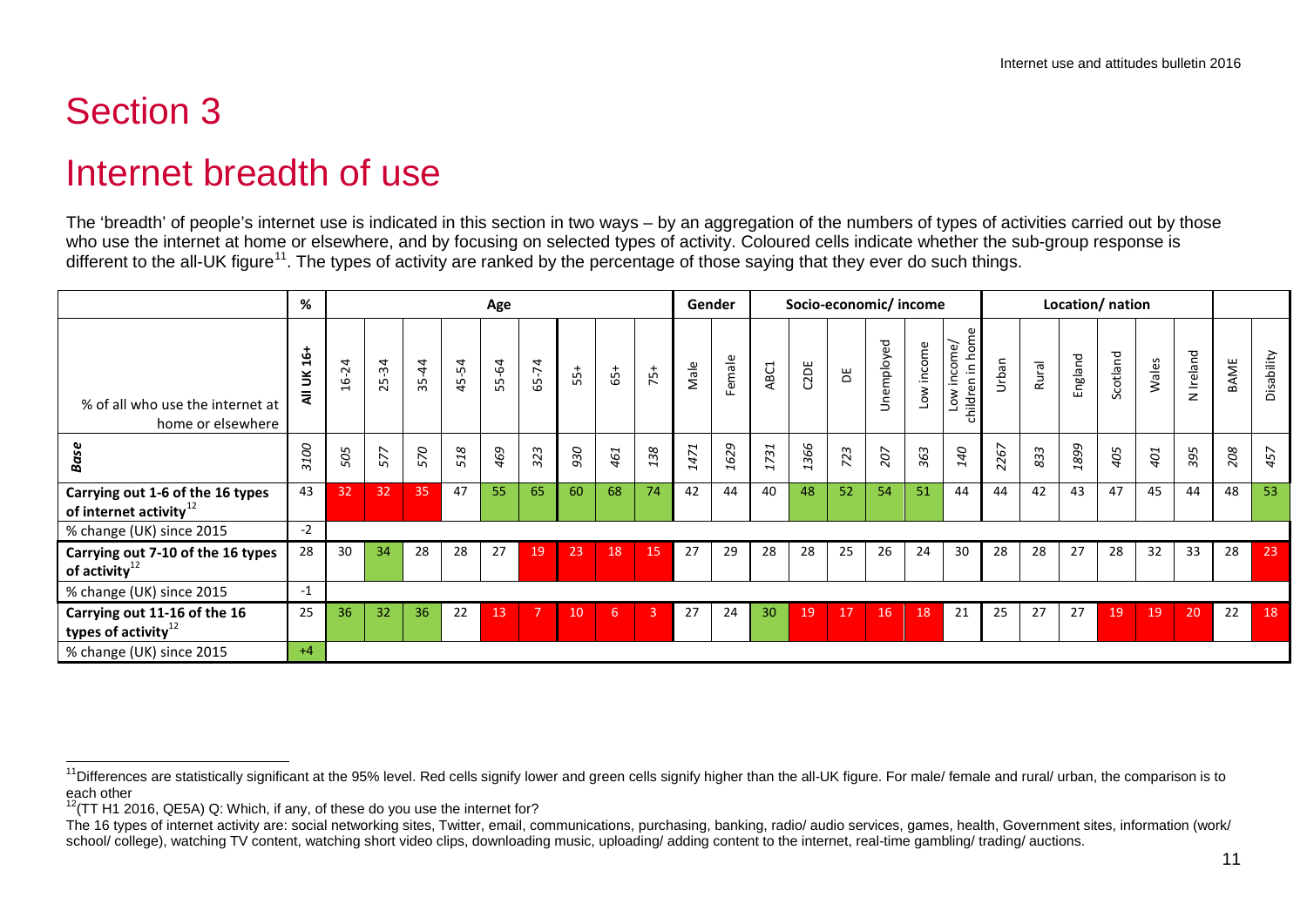<span id="page-11-0"></span>

|                                                                               | %          |       |           |           |       | Age             |       |       |       |       |      | Gender |      | Socio-economic/income |     |            |            |                                 |       |       | Location/nation |          |       |           |      |            |
|-------------------------------------------------------------------------------|------------|-------|-----------|-----------|-------|-----------------|-------|-------|-------|-------|------|--------|------|-----------------------|-----|------------|------------|---------------------------------|-------|-------|-----------------|----------|-------|-----------|------|------------|
| % of all who use the internet at<br>home or elsewhere                         | All UK 16+ | 16-24 | $25 - 34$ | $35 - 44$ | 45-54 | 55-64           | 65-74 | $55+$ | $65+$ | $75+$ | Male | Female | ABC1 | C2DE                  | Ъ   | Jnemployed | Low income | children in home<br>Low income/ | Urban | Rural | England         | Scotland | Wales | N Ireland | BAME | Disability |
| <b>Base</b>                                                                   | 3100       | 505   | 57        | 570       | 518   | 469             | 323   | 930   | 461   | 138   | 1471 | 1629   | 1731 | 1366                  | 723 | 207        | 363        | 140                             | 2267  | 833   | 1899            | 405      | 401   | 395       | 208  | 457        |
| Purchase goods/ services/<br>tickets online <sup>13</sup>                     | 67         | 64    | 70        | 71        | 69    | 67              | 58    | 62    | 56    | 53    | 67   | 67     | 72   | 60                    | 53  | 55         | 57         | 61                              | 65    | 75    | 67              | 66       | 67    | 70        | 50   | 64         |
| % change (UK) since 2015                                                      | $+5$       |       |           |           |       |                 |       |       |       |       |      |        |      |                       |     |            |            |                                 |       |       |                 |          |       |           |      |            |
| Bank online <sup>13</sup>                                                     | 63         | 61    | 76        | 71        | 67    | 52              | 47    | 49    | 44    | 38    | 64   | 63     | 69   | 56                    | 48  | 46         | 45         | 54                              | 63    | 65    | 65              | 53       | 64    | 62        | 61   | 50         |
| % change (UK) since 2015                                                      | $+2$       |       |           |           |       |                 |       |       |       |       |      |        |      |                       |     |            |            |                                 |       |       |                 |          |       |           |      |            |
| Use social networking sites <sup>13</sup>                                     | 56         | 74    | 69        | 65        | 55    | 38              | 26    | 31    | 24    | 21    | 51   | 60     | -57  | 55                    | 56  | 48         | 53         | 66                              | 56    | 53    | 57              | 49       | 51    | 60        | 59   | 45         |
| % change (UK) since 2015                                                      | $+3$       |       |           |           |       |                 |       |       |       |       |      |        |      |                       |     |            |            |                                 |       |       |                 |          |       |           |      |            |
| Watching TV content online <sup>13</sup>                                      | 40         | 48    | 43        | 46        | 39    | 32 <sub>2</sub> | 30    | 30    | 25    | 17    | 42   | 38     | 45   | 33                    | 31  | 30         | 31         | 31                              | 40    | 42    | 41              | 32       | 39    | 26        | 27   | 33         |
| % change (UK) since 2015                                                      | $+2$       |       |           |           |       |                 |       |       |       |       |      |        |      |                       |     |            |            |                                 |       |       |                 |          |       |           |      |            |
| Look up information/ services<br>on Government or council<br>websites $^{13}$ | 35         | 27    | 32        | 46        | 33    | 39              | 37    | 37    | 34    | 30    | 37   | 34     | 42   | 27                    | 25  | 21         | 26         | 26                              | 34    | 41    | 36              | 28       | 33    | 37        | 24   | 36         |
| % change (UK) since 2015                                                      | $+2$       |       |           |           |       |                 |       |       |       |       |      |        |      |                       |     |            |            |                                 |       |       |                 |          |       |           |      |            |
| Information on health-related<br>issues <sup>13</sup>                         | 44         | 38    | 48        | 52        | 43    | 43              | 43    | 42    | 42    | 40    | 40   | 48     | 48   | 40                    | 38  | 34         | 34         | 35                              | 44    | 47    | 45              | 31       | 47    | 57        | 37   | 45         |
| % change (UK) since 2015                                                      | $+6$       |       |           |           |       |                 |       |       |       |       |      |        |      |                       |     |            |            |                                 |       |       |                 |          |       |           |      |            |
| Use Twitter <sup>13</sup>                                                     | 20         | 38    | 29        | 24        | 16    |                 | 4     | 6     | 3     | 1     | 22   | 19     | 24   | 16                    | 15  | 17         | 14         | 10                              | 21    | 17    | 21              | 15       | 23    | 26        | 22   | 11         |
| % change (UK) since 2015                                                      | $-1$       |       |           |           |       |                 |       |       |       |       |      |        |      |                       |     |            |            |                                 |       |       |                 |          |       |           |      |            |

<sup>13(</sup>TT H1 2016, QE5A) Q: Which, if any, of these do you use the internet for?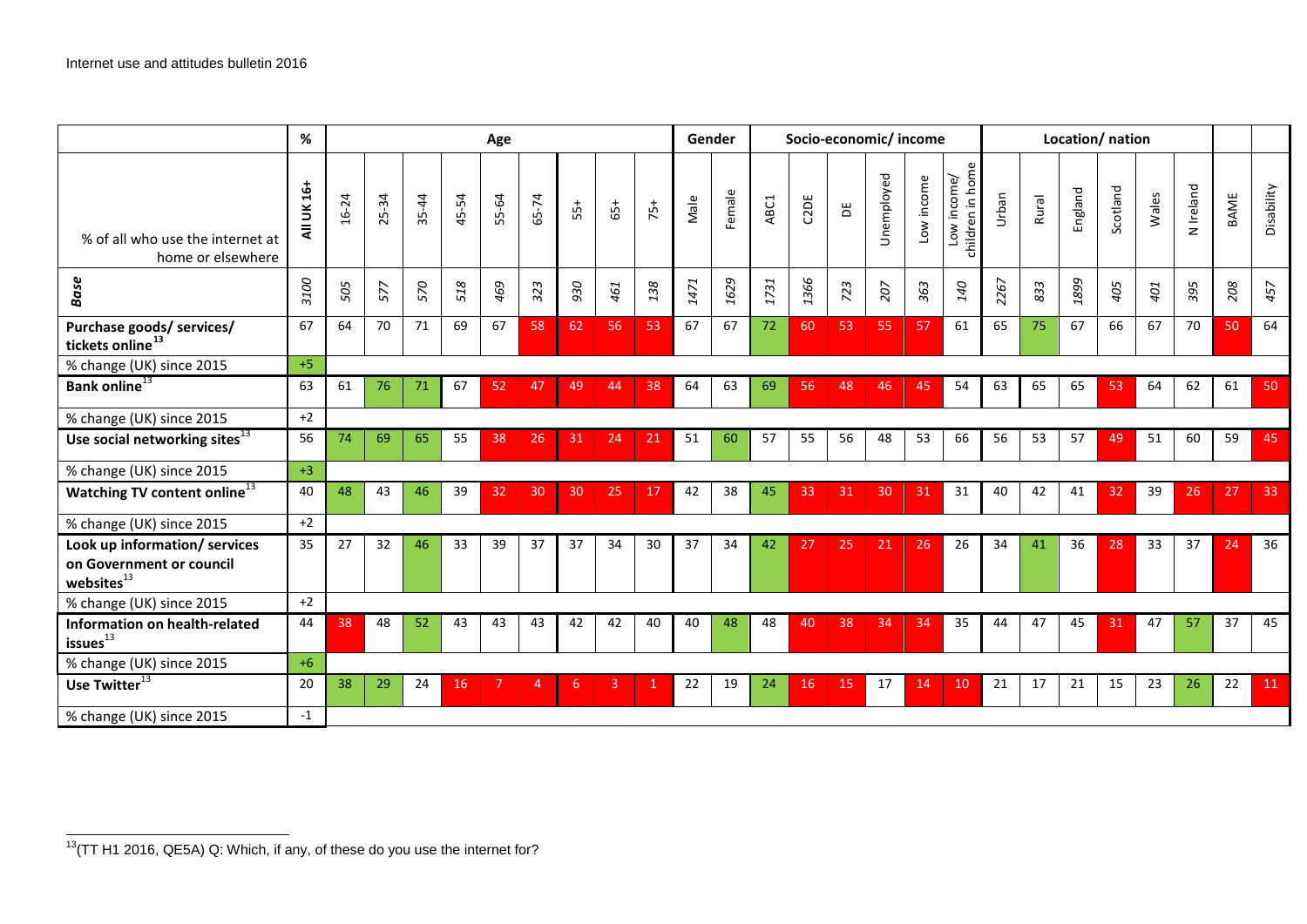## <span id="page-12-2"></span><span id="page-12-1"></span>Internet attitudes and understanding

This section provides information relating to people's attitudes towards their internet safety, and to their understanding of issues relating to protection and privacy, and critical understanding. Coloured cells indicate whether the sub-group response is different to the all-UK figure<sup>[14](#page-12-1)</sup>.

<span id="page-12-0"></span>

|                                                                                                             | %                     |                                                           |                               |                      |                            | Age   |       |     |       |       |      | Gender                                   |      |      | Socio-economic/income |                                     |                                 |                                                                                 |                       |                    |         | Location/ nation |                      |                      |             |            |
|-------------------------------------------------------------------------------------------------------------|-----------------------|-----------------------------------------------------------|-------------------------------|----------------------|----------------------------|-------|-------|-----|-------|-------|------|------------------------------------------|------|------|-----------------------|-------------------------------------|---------------------------------|---------------------------------------------------------------------------------|-----------------------|--------------------|---------|------------------|----------------------|----------------------|-------------|------------|
| % of all going online at home<br>through any type of device                                                 | فو<br>š<br>₹          | $\overline{a}$<br>$\sim$<br>G<br>$\overline{\phantom{0}}$ | 4<br>ന്<br>LO.<br>$\sim$      | $\overline{4}$<br>35 | $\overline{4}$<br>$45 - 5$ | 55-64 | 65-74 | က်  | $65+$ | $75+$ | Male | Female                                   | ABC1 | C2DE | ж                     | imployed<br>$\overline{\mathbf{v}}$ | income<br>$\circ$               | δm<br>income/<br>ے<br>ا<br>θĥ<br>$\geq$<br>hildr<br>$\circ$<br>$\left( \right)$ | Urban                 | Rural              | England | Scotland         | Wales                | N Ireland            | <b>BAME</b> | Disability |
| <b>Base</b>                                                                                                 | 398<br>$\overline{ }$ | 231                                                       | $\frac{3}{8}$<br>$\mathbf{N}$ | 254                  | 243                        | 202   | 121   | 432 | 230   | 109   | 679  | $\epsilon_L$<br>$\overline{\phantom{0}}$ | 818  | 580  | 307                   | 48                                  | $\mathcal{G}$<br>$\overline{ }$ | 99                                                                              | 185<br>$\overline{ }$ | 13<br>$\mathbf{N}$ | 920     | 157              | 56<br>$\overline{ }$ | 65<br>$\overline{ }$ | 103         | 129        |
| Home internet users who have/<br>use email filters on any device<br>used to go online at home <sup>15</sup> | 41                    | 29                                                        | 41                            | 48                   | 48                         | 44    | 31    | 38  | 27    | 19    | 45   | 37                                       | 47   | 32   | 29                    | **                                  | 41                              | $***$                                                                           | 42                    | 32                 | 42      | 43               | 30                   | 15                   | 29          | 43         |
| % change (UK) since 2014                                                                                    | $+1$                  |                                                           |                               |                      |                            |       |       |     |       |       |      |                                          |      |      |                       |                                     |                                 |                                                                                 |                       |                    |         |                  |                      |                      |             |            |

<sup>&</sup>lt;sup>14</sup>Differences are statistically significant at the 95% level. Red cells signify lower and green cells signify higher than the all-UK figure. For male/ female and rural/ urban, the comparison is to each other

<sup>&</sup>lt;sup>15</sup>(MLT 2014, IN8D) Q: And which, if any, of those measures or features do you have or use on any of the devices you use to go online at home that are owned by you or a member of your family? : Email filters that can block unwanted or spam emails

<sup>\*\* =</sup> Sub-group base size lower than 100 and therefore excluded from the analysis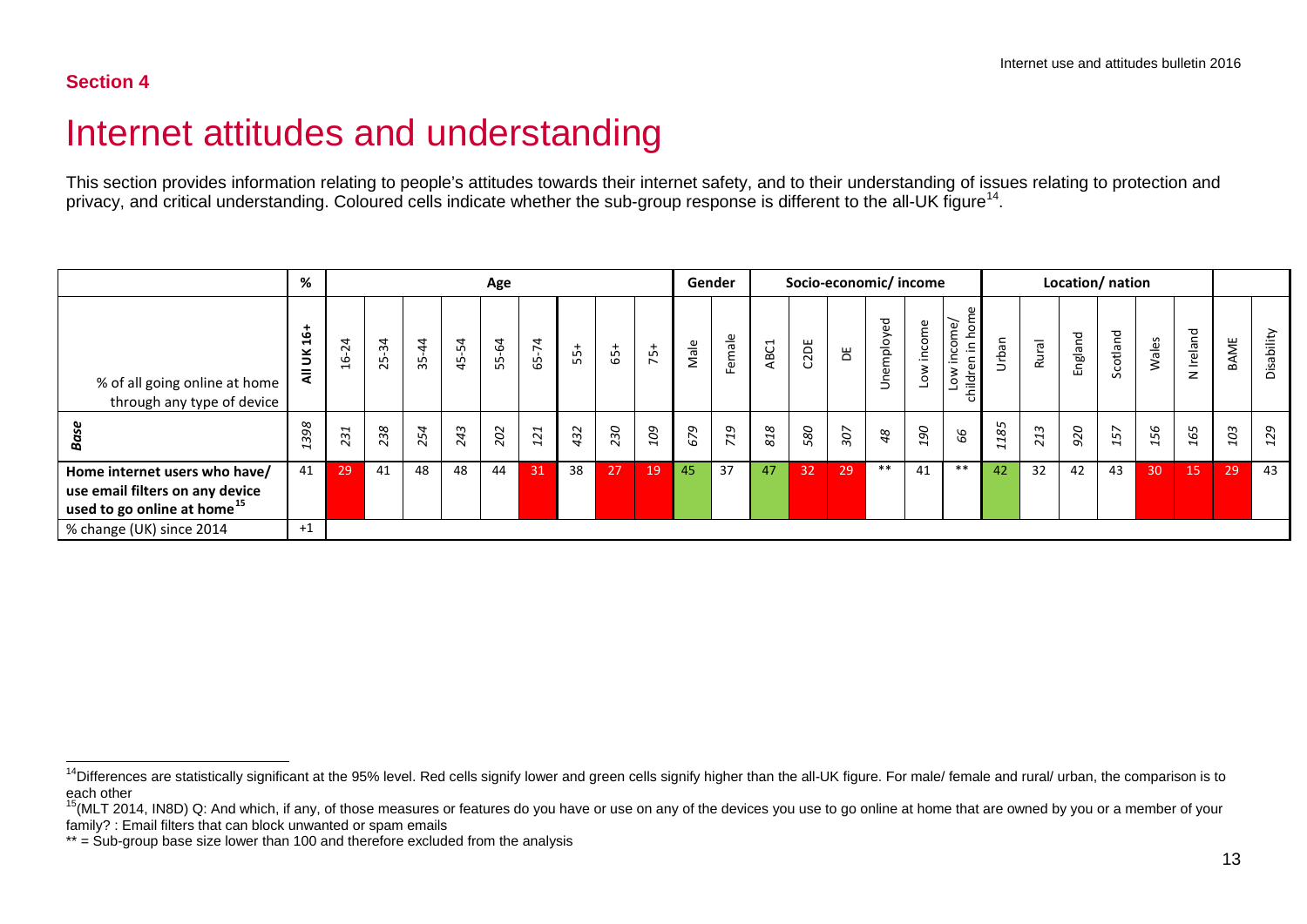<span id="page-13-2"></span><span id="page-13-1"></span><span id="page-13-0"></span>

|                                                                                                           | %               |       |                                |           |       | Age   |       |       |       |       |      | Gender |            |      |     |            | Socio-economic/income |                                 |       |       |         | Location/ nation |       |           |      |            |
|-----------------------------------------------------------------------------------------------------------|-----------------|-------|--------------------------------|-----------|-------|-------|-------|-------|-------|-------|------|--------|------------|------|-----|------------|-----------------------|---------------------------------|-------|-------|---------|------------------|-------|-----------|------|------------|
| % of all internet users <sup>16</sup>                                                                     | $16+$<br>š<br>₹ | 16-24 | $25 - 34$                      | $35 - 44$ | 45-54 | 55-64 | 65-74 | $55+$ | $65+$ | $75+$ | Male | Female | ABC1       | C2DE | Ъ   | Jnemployed | Low income            | children in home<br>Low income/ | Urban | Rural | England | Scotland         | Wales | N Ireland | BAME | Disability |
| Base                                                                                                      | 1609            | 240   | $\overline{z}$<br>$\mathbf{N}$ | 319       | 265   | 228   | 150   | 508   | 280   | 130   | 791  | 818    | <b>DOG</b> | 708  | 394 | 48         | 265                   | 85                              | 1370  | 239   | 1022    | 194              | 200   | 193       | 109  | 168        |
| Internet users who say they<br>make 'formal' judgements<br>before entering details <sup>17</sup>          | 51              | 47    | 57                             | 57        | 55    | 50    | 36    | 43    | 34    | 28    | 51   | 52     | 56         | 45   | 39  | $***$      | 36                    | $***$                           | 51    | 52    | 50      | 62               | 61    | 48        | 50   | 41         |
| % change (UK) since 2014                                                                                  | $-4$            |       |                                |           |       |       |       |       |       |       |      |        |            |      |     |            |                       |                                 |       |       |         |                  |       |           |      |            |
| Internet users who agree with<br>the statement 'I tend to use the<br>same passwords online' <sup>18</sup> | 42              | 55    | 41                             | 38        | 41    | 37    | 41    | 39    | 41    | 41    | 38   | 45     | 38         | 48   | 53  | $***$      | 53                    | $***$                           | 42    | 42    | 41      | 56               | 29    | 67        | 35   | 47         |
| % change (UK) since 2014                                                                                  | n/a             |       |                                |           |       |       |       |       |       |       |      |        |            |      |     |            |                       |                                 |       |       |         |                  |       |           |      |            |

<sup>&</sup>lt;sup>16</sup>These measures are shown on a separate page as the base is all who go online in any location, whereas the base on the previous page was all who go online at home.<br><sup>17</sup>(MLT 2015, IN39) Q: Could you tell me whether you details and so on). How would you judge whether a website is secure to enter these types of details? (In this context, formal judgements relate to looking for a padlock symbol on the website or other system/ software messages)

<sup>&</sup>lt;sup>18</sup>(MLT 2015, IN44E) Q: Please take a look at the six statements shown on this card and tell me which number on this scale from 1 to 5 best describes the extent to which you agree or disagree with each statement: I tend to use the same passwords online. (NB Changes were made to this question in 2015 which means it is not possible to make comparisons with the 2014 findings)

<sup>\*\* =</sup> Sub-group base size lower than 100 and therefore excluded from the analysis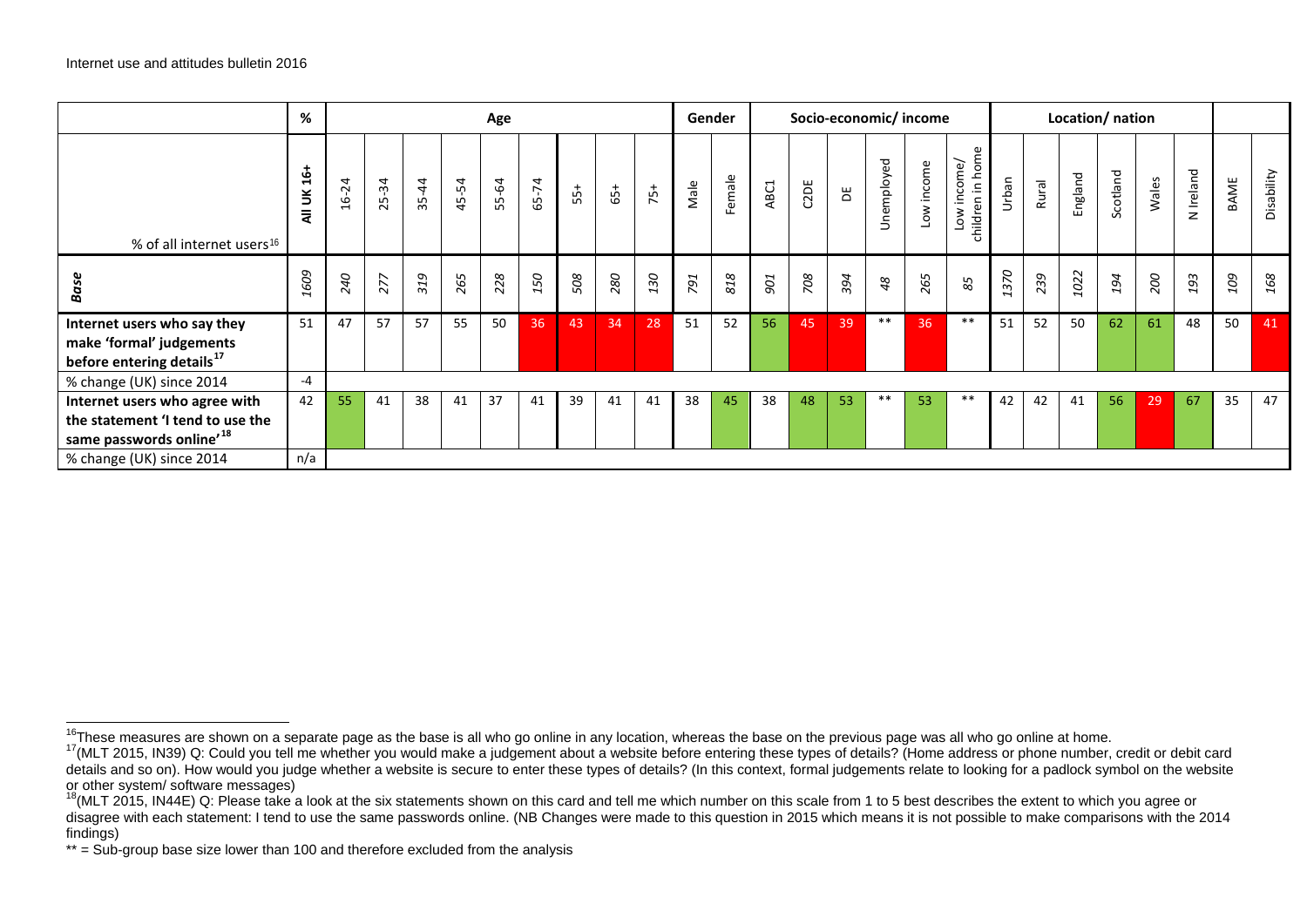<span id="page-14-1"></span><span id="page-14-0"></span>

|                                                                                                                                             | %                               |           |            |           |       | Age   |       |       |       |       |      | Gender |      | Socio-economic/income |     |            |                      |                                 |          |       | Location/ nation |          |       |           |        |            |
|---------------------------------------------------------------------------------------------------------------------------------------------|---------------------------------|-----------|------------|-----------|-------|-------|-------|-------|-------|-------|------|--------|------|-----------------------|-----|------------|----------------------|---------------------------------|----------|-------|------------------|----------|-------|-----------|--------|------------|
| % of all search engine site users                                                                                                           | $\frac{1}{2}$<br>š<br>$\bar{z}$ | $16 - 24$ | $-34$<br>ಸ | $35 - 44$ | 45-54 | 55-64 | 65-74 | $55+$ | $65+$ | $75+$ | Male | Female | ABC1 | C2DE                  | Ъ   | Jnemployed | Low income           | children in home<br>Low income/ | Urban    | Rural | England          | Scotland | Wales | N Ireland | BAME   | Disability |
| Base                                                                                                                                        | 1328                            | 222       | 237        | 252       | 230   | 186   | 105   | 387   | 201   | 96    | 642  | 686    | 773  | 555                   | 293 | 50         | 83<br>$\overline{ }$ | 63                              | 132<br>1 | 196   | 872              | 157      | 152   | 147       | $96\,$ | 116        |
| Search engine users who<br>understand that the accuracy of<br>the information in the websites<br>shown in results is variable <sup>19</sup> | 62                              | 65        | 63         | 61        | 63    | 61    | 60    | 59    | 56    | $***$ | 63   | 61     | 66   | 56                    | 54  | $***$      | 50                   | $***$                           | 62       | 63    | 63               | 55       | 68    | 55        | $***$  | 57         |
| % change (UK) since 2014                                                                                                                    | $+2$                            |           |            |           |       |       |       |       |       |       |      |        |      |                       |     |            |                      |                                 |          |       |                  |          |       |           |        |            |
| Search engine users who<br>recognise that certain results<br>listed on Google are adverts <sup>20</sup>                                     | 60                              | 57        | 61         | 62        | 62    | 58    | 55    | 58    | 50    | $***$ | 64   | 57     | 67   | 51                    | 47  | $***$      | 51                   | $***$                           | 61       | 53    | 62               | 53       | 45    | 28        | $***$  | 45         |
| % change (UK) since 2014                                                                                                                    | n/a                             |           |            |           |       |       |       |       |       |       |      |        |      |                       |     |            |                      |                                 |          |       |                  |          |       |           |        |            |

<sup>19(</sup>MLT 2015, IN51) Q: Which one of these is closest to your opinion about the level of accuracy or bias of the information detailed in the websites that appear in the results pages? I think

that some of the websites will be accurate or unbiased and some won't be.<br><sup>20</sup> (MLT 2015, IN52) Q: Here's an image from a Google search for 'walking boots'. Do any of these apply to the first three results that are listed? appear here. (NB This question was asked for the first time in 2015)

<sup>\*\* =</sup> Sub-group base size lower than 100 and therefore excluded from the analysis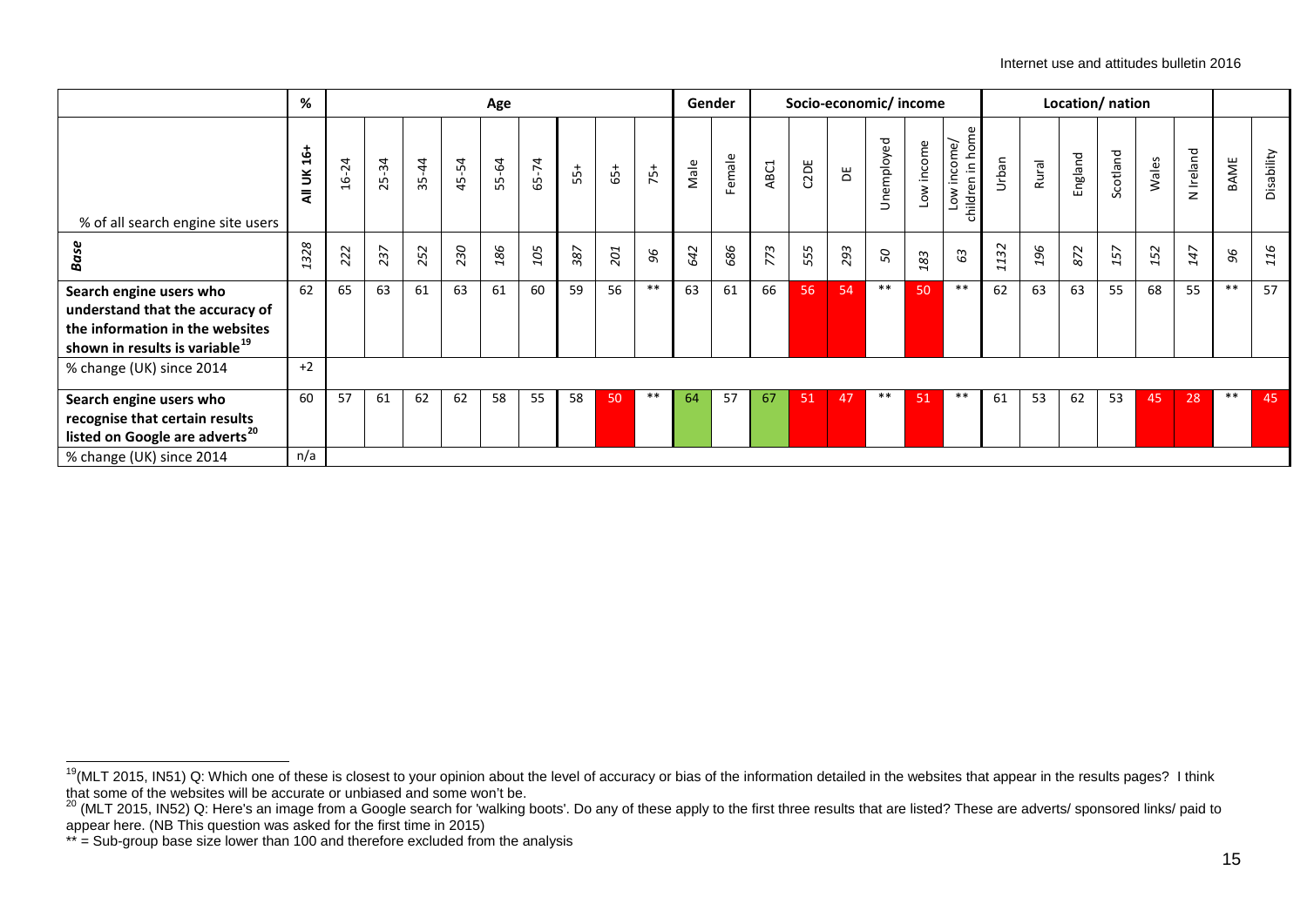## <span id="page-15-2"></span><span id="page-15-1"></span>Interest in the internet among non-users

This section provides information about the perceived advantages to being online among non-users of the internet, and any proxy use in the past year. It indicates levels of likely internet take-up, and the proportions of non-users without any intention of getting home internet access, who give reasons relating to cost and to interest/ need. Coloured cells indicate whether the sub-group response is different to the all-UK figure<sup>21</sup>.

<span id="page-15-0"></span>

|                                                                                                                            | %               |                          |           |                 |       | Age   |       |       |       |        | Gender  |        |      |      | Socio-economic/income |            |            |                                 |       |       | Location/ nation |          |       |           |       |            |
|----------------------------------------------------------------------------------------------------------------------------|-----------------|--------------------------|-----------|-----------------|-------|-------|-------|-------|-------|--------|---------|--------|------|------|-----------------------|------------|------------|---------------------------------|-------|-------|------------------|----------|-------|-----------|-------|------------|
| % of all non-internet users                                                                                                | $16+$<br>All UK | $16 - 24$                | $25 - 34$ | $35 - 44$       | 45-54 | 55-64 | 65-74 | $55+$ | $65+$ | $75 +$ | Male    | Female | ABC1 | C2DE | ă                     | Unemployed | Low income | children in home<br>Low income/ | Urban | Rural | England          | Scotland | Wales | N Ireland | BAME  | Disability |
| <b>Base</b>                                                                                                                | 383             | $\overline{\phantom{0}}$ | 14        | $\overline{31}$ | 26    | 69    | 56    | 305   | 236   | 139    | $188\,$ | 195    | 110  | 273  | 159                   | $\sqrt{2}$ | 141        | $\overline{\phantom{0}}$        | 321   | 62    | 212              | 55       | 62    | 54        | 14    | 123        |
| Advantage of being online:<br>Finding information quickly (e.g.<br>news, weather, sports, hobbies,<br>health $)^{22}$      | 25              | $***$                    | $***$     | $***$           | $***$ | $***$ | $***$ | 21    | 16    | 16     | 25      | 25     | 33   | 23   | 23                    | $***$      | 23         | $***$                           | 25    | $***$ | 28               | $***$    | $***$ | $***$     | $***$ | 19         |
| % change (UK) since 2014                                                                                                   | $+3$            |                          |           |                 |       |       |       |       |       |        |         |        |      |      |                       |            |            |                                 |       |       |                  |          |       |           |       |            |
| Advantage of being online:<br>Staying in touch with people,<br>make free phone/ video calls,<br>share photos <sup>22</sup> | 11              | $***$                    | $**$      | $***$           | $***$ | $***$ | $***$ | 8     |       | 5      | 10      | 12     | 11   | 11   | 14                    | **         | 11         | $***$                           | 11    | $***$ | 12               | $***$    | $***$ | **        | $***$ | 6          |
| % change (UK) since 2014                                                                                                   | 0               |                          |           |                 |       |       |       |       |       |        |         |        |      |      |                       |            |            |                                 |       |       |                  |          |       |           |       |            |
| Advantage of being online:<br>Getting the best deals and save<br>money <sup>22</sup>                                       | 13              | $***$                    | **        | $***$           | $***$ | **    | $***$ | 10    |       | 6      | 14      | 12     | 11   | 14   | 16                    | $***$      | 14         | $***$                           | 13    | **    | 12               | $***$    | **    | **        | $***$ | -5         |
| % change (UK) since 2014                                                                                                   | $+4$            |                          |           |                 |       |       |       |       |       |        |         |        |      |      |                       |            |            |                                 |       |       |                  |          |       |           |       |            |

<sup>&</sup>lt;sup>21</sup>Differences are statistically significant at the 95% level. Red cells signify lower and green cells signify higher than the all-UK figure. For male/ female and rural/ urban, the comparison is to each other

<sup>&</sup>lt;sup>22</sup>(MLT 2015, IN12) Q: Which, if any, of the following do you think would be the main advantages to you of being online? Can you think of any other advantages for you personally in being online?

<sup>\*\* =</sup> Sub-group base size lower than 100 and therefore excluded from the analysis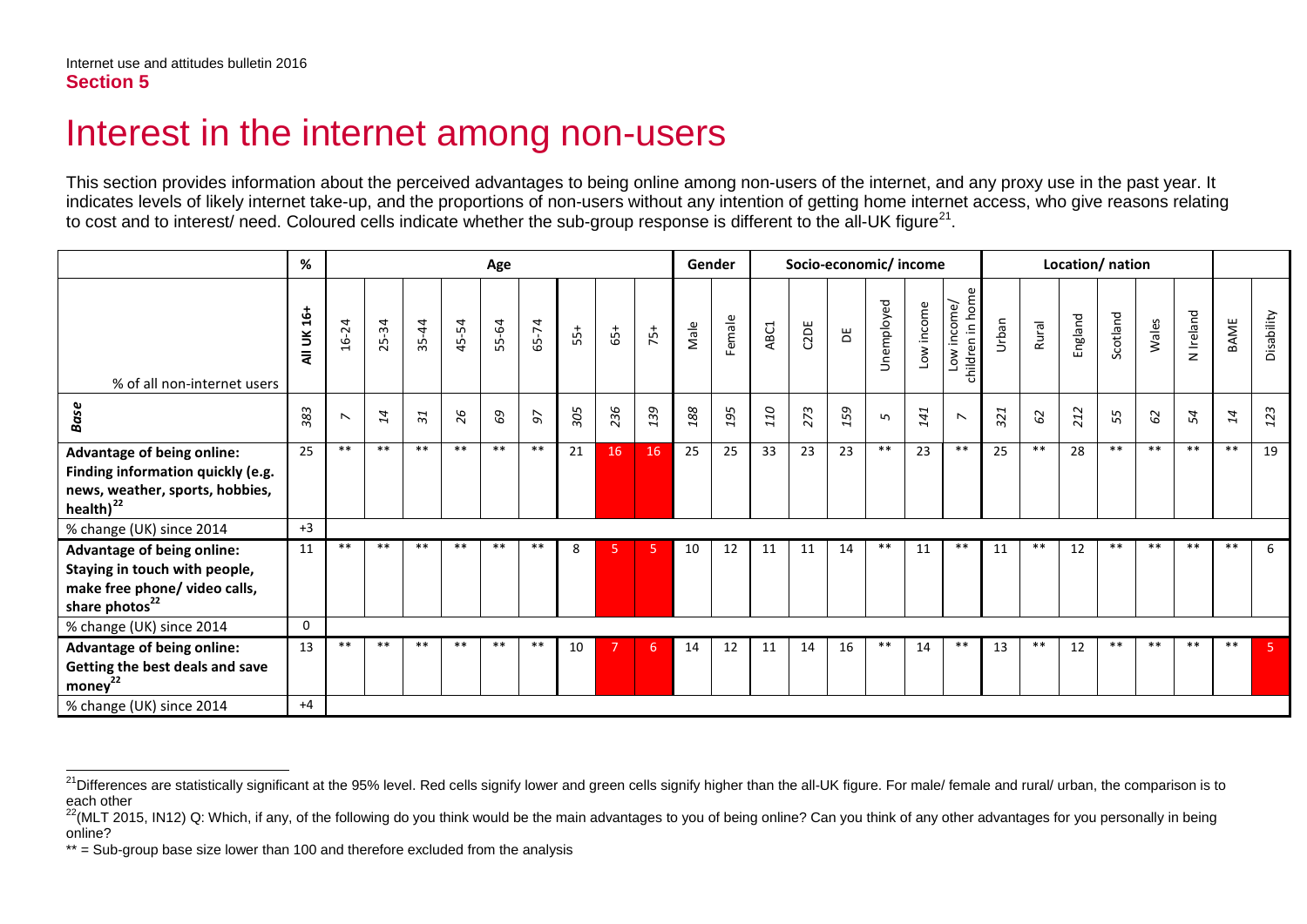<span id="page-16-1"></span><span id="page-16-0"></span>

|                                                                                                                                                                                                                     |                 |                          |       |           |       |       |       |     |       |                |      |        |      |      |     |            |            |                                    |       | Internet use and attitudes bulletin 2016 |         |          |       |           |       |            |
|---------------------------------------------------------------------------------------------------------------------------------------------------------------------------------------------------------------------|-----------------|--------------------------|-------|-----------|-------|-------|-------|-----|-------|----------------|------|--------|------|------|-----|------------|------------|------------------------------------|-------|------------------------------------------|---------|----------|-------|-----------|-------|------------|
| % of all non-internet users                                                                                                                                                                                         | $16+$<br>All UK | $16 - 24$                | 25-34 | $35 - 44$ | 45-54 | 55-64 | 65-74 | 55+ | $65+$ | $75+$          | Male | Female | ABC1 | C2DE | Ъ   | Unemployed | Low income | in home<br>Low income/<br>children | Urban | Rural                                    | England | Scotland | Wales | N Ireland | BAME  | Disability |
| Base                                                                                                                                                                                                                | 383             | $\overline{\phantom{0}}$ | 14    | 51        | 26    | 69    | 97    | 305 | 236   | 139            | 188  | 195    | 110  | 273  | 159 | $\sqrt{2}$ | 141        | $\overline{\phantom{0}}$           | 321   | 62                                       | 212     | 55       | 59    | 54        | 14    | 123        |
| <b>Advantage of being online:</b><br>Being more independent/less<br>dependent on other people to<br>do things for you (like booking<br>things, ordering things) <sup>23</sup>                                       | 10              | $***$                    | $***$ | $***$     | $***$ | $***$ | $***$ | 7   | 6     | 5              | 8    | 11     | 11   | 9    | 8   | $***$      | 8          | $***$                              | 10    | $***$                                    | 11      | $***$    | $***$ | $***$     | $***$ |            |
| % change (UK) since 2014                                                                                                                                                                                            | $+4$            |                          |       |           |       |       |       |     |       |                |      |        |      |      |     |            |            |                                    |       |                                          |         |          |       |           |       |            |
| <b>Advantage of being online:</b><br>Finding out about and applying<br>for social services or completing<br>government processes (e.g.<br>applying for benefits, renewing<br>car tax, passport, etc.) <sup>23</sup> | 8               | $***$                    | $***$ | **        | $***$ | $***$ | $***$ | 4   | 3     | $\overline{4}$ | 7    | 9      | 8    | 8    | 10  | $***$      | 7          | $***$                              | 9     | $***$                                    | 9       | **       | $***$ | $***$     | $***$ | 2.         |
| % change (UK) since 2014                                                                                                                                                                                            | $+3$            |                          |       |           |       |       |       |     |       |                |      |        |      |      |     |            |            |                                    |       |                                          |         |          |       |           |       |            |
| Proxy use of the internet in the<br>past year <sup>24</sup>                                                                                                                                                         | 33              | $***$                    | $***$ | **        | **    | **    | **    | 31  | 25    | 24             | 31   | 35     | 35   | 32   | 34  | **         | 33         | $***$                              | 33    | $***$                                    | 33      | **       | $***$ | **        | $***$ | 19         |
| % change (UK) since 2014                                                                                                                                                                                            | $+2$            |                          |       |           |       |       |       |     |       |                |      |        |      |      |     |            |            |                                    |       |                                          |         |          |       |           |       |            |

<sup>&</sup>lt;sup>23</sup> (MLT 2015, IN12) Q: Which, if any, of the following do you think would be the main advantages to you of being online? Can you think of any other advantages for you personally in being online?

 $^{24}$ (MLT 2015, IN10) Q: In the past year, have you asked someone else to send an email for you, get information from the internet for you, or make a purchase from the internet on your behalf?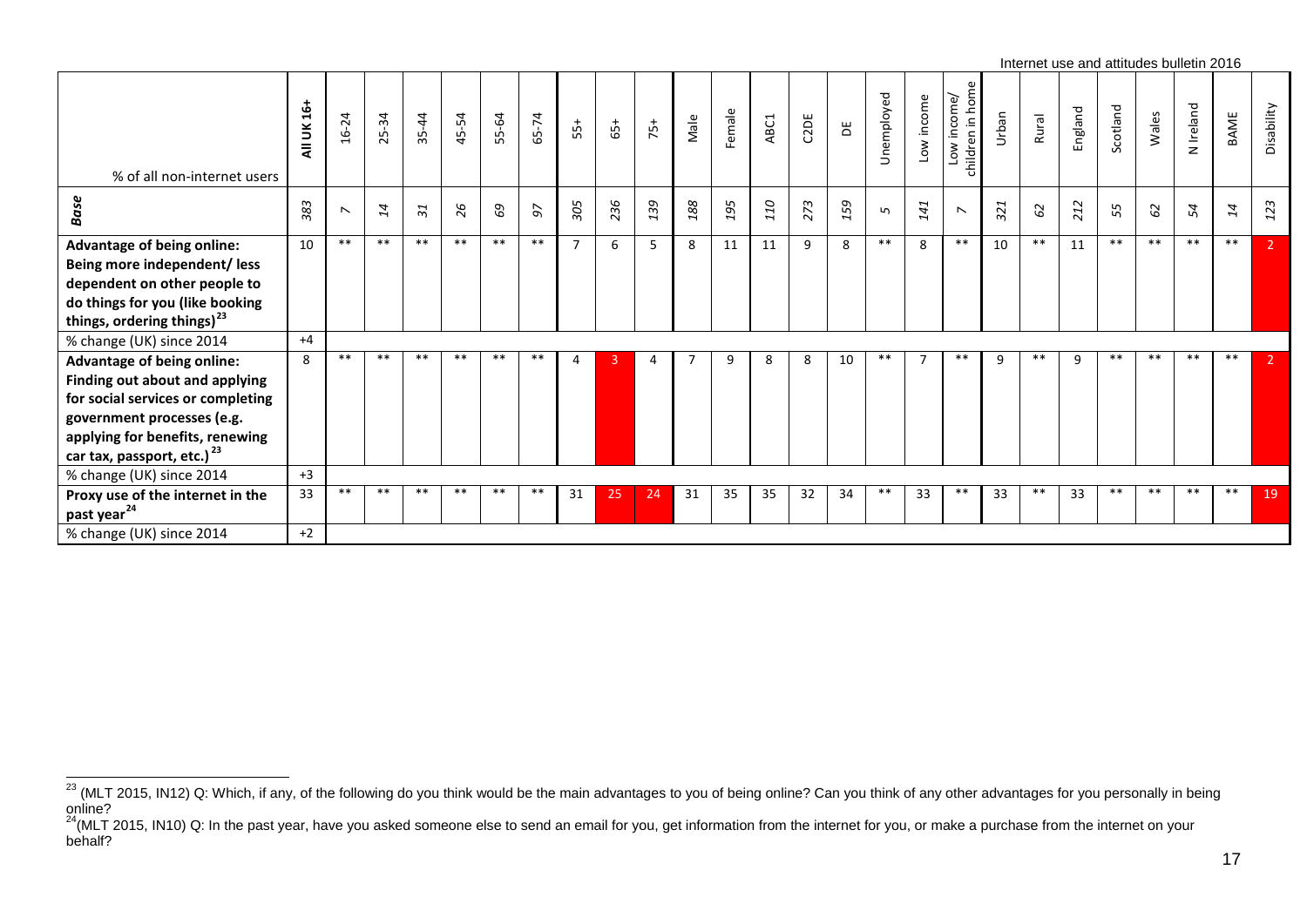<span id="page-17-1"></span><span id="page-17-0"></span>

|                                                                                                        | %            | Age             |           |           |       |       |                | Gender         | Socio-economic/income |                |      |        |                |      | Location/ nation |                          |            |                                 |       |       |         |                       |                           |                |             |                |
|--------------------------------------------------------------------------------------------------------|--------------|-----------------|-----------|-----------|-------|-------|----------------|----------------|-----------------------|----------------|------|--------|----------------|------|------------------|--------------------------|------------|---------------------------------|-------|-------|---------|-----------------------|---------------------------|----------------|-------------|----------------|
| % of all those without internet at<br>home                                                             | All UK 16+   | $16 - 24$       | $25 - 34$ | $35 - 44$ | 45-54 | 55-64 | 65-74          | $55+$          | $65+$                 | $75+$          | Male | Female | ABC1           | C2DE | $\Xi$            | Unemployed               | Low income | children in home<br>Low income/ | Urban | Rural | England | Scotland              | Wales                     | N Ireland      | <b>BAME</b> | Disability     |
| <b>Base</b>                                                                                            | 650          | $\overline{37}$ | 41        | 48        | 48    | 109   | 137            | 476            | 367                   | 230            | 321  | 329    | 191            | 457  | 316              | 61                       | 209        | 15                              | 458   | 192   | 343     | 104                   | $\mathcal{B} \mathcal{S}$ | 114            | 22          | 291            |
| Likelihood of getting internet<br>access at home in the next 12<br>months <sup>25</sup>                | 12           | $***$           | $***$     | $**$      | $***$ | 1     | $\overline{4}$ | $\overline{2}$ | 8                     | $\overline{7}$ | 14   | 11     | 15             | 11   | 11               | $***$                    | 13         | $***$                           | 12    | 14    | 13      | $\overline{7}$        | $***$                     | $\overline{7}$ | $\ast\ast$  | 6 <sup>1</sup> |
| % change since 2015                                                                                    | $\mathbf{0}$ |                 |           |           |       |       |                |                |                       |                |      |        |                |      |                  |                          |            |                                 |       |       |         |                       |                           |                |             |                |
|                                                                                                        |              |                 |           |           |       |       |                |                |                       |                |      |        |                |      |                  |                          |            |                                 |       |       |         |                       |                           |                |             |                |
| % of those not intending to get<br>the internet at home in the next<br>12 months                       | All UK 16+   | $16 - 24$       | $25 - 34$ | $35 - 44$ | 45-54 | 55-64 | 65-74          | $55+$          | $65+$                 | $75+$          | Male | Female | ABC1           | C2DE | $\Xi$            | Unemployed               | Low income | children in home<br>Low income/ | Urban | Rural | England | Scotland              | Wales                     | N Ireland      | BAME        | Disability     |
| <b>Base</b>                                                                                            | 508          | 11              | 16        | 23        | 24    | $93$  | 123            | 434            | 341                   | 218            | 248  | 260    | 150            | 356  | 244              | $\overline{\mathcal{E}}$ | 167        | $\mathcal{Q}$                   | 349   | 159   | 254     | $\partial\mathcal{C}$ | $\mathcal{L}$             | 94             | $\sigma$    | 249            |
| Cost as main reason for not<br>having the internet at homet <sup>26</sup>                              | 10           | $***$           | $***$     | $***$     | $***$ | $***$ | $\overline{2}$ | 5              | $\overline{2}$        | $\overline{2}$ | 9    | 10     | $\overline{3}$ | 12   | 14               | $***$                    | 15         | $\ast\ast$                      | 10    | 5     | 9       | $***$                 | $***$                     | $***$          | $***$       | 8              |
| % change since 2015                                                                                    | $-5$         |                 |           |           |       |       |                |                |                       |                |      |        |                |      |                  |                          |            |                                 |       |       |         |                       |                           |                |             |                |
| Perceived lack of interest as the<br>main reason for not having the<br>internet at homet <sup>23</sup> | 62           | $***$           | $***$     | $***$     | $***$ | $***$ | 73             | 66             | 66                    | 62             | 61   | 63     | 76             | 56   | 53               | $***$                    | 56         | $***$                           | 61    | 75    | 63      | $***$                 | $***$                     | $***$          | **          | 60             |
| % change since 2015                                                                                    | $+10$        |                 |           |           |       |       |                |                |                       |                |      |        |                |      |                  |                          |            |                                 |       |       |         |                       |                           |                |             |                |

 $\frac{25}{T}$ (TT H1 2016, QE24) Q: How likely are you to get the internet at home in the next 12 months?

<sup>\*\* =</sup> Sub-group base size lower than 100 and therefore excluded from the analysis<br><sup>26</sup>(TT H1 2016, QE25B) Q: Why are you unlikely to get internet access at home in the next 12 months?/ And which one of these reasons is your home?

<sup>† =</sup> It should be noted that these results could be an outcome of reluctance among some groups to 'admit' to cost barriers, or to other sorts of issues around non-take-up of the internet such as fear or lack of confidence

<sup>\*\* =</sup> Sub-group base size lower than 100 and therefore excluded from the analysis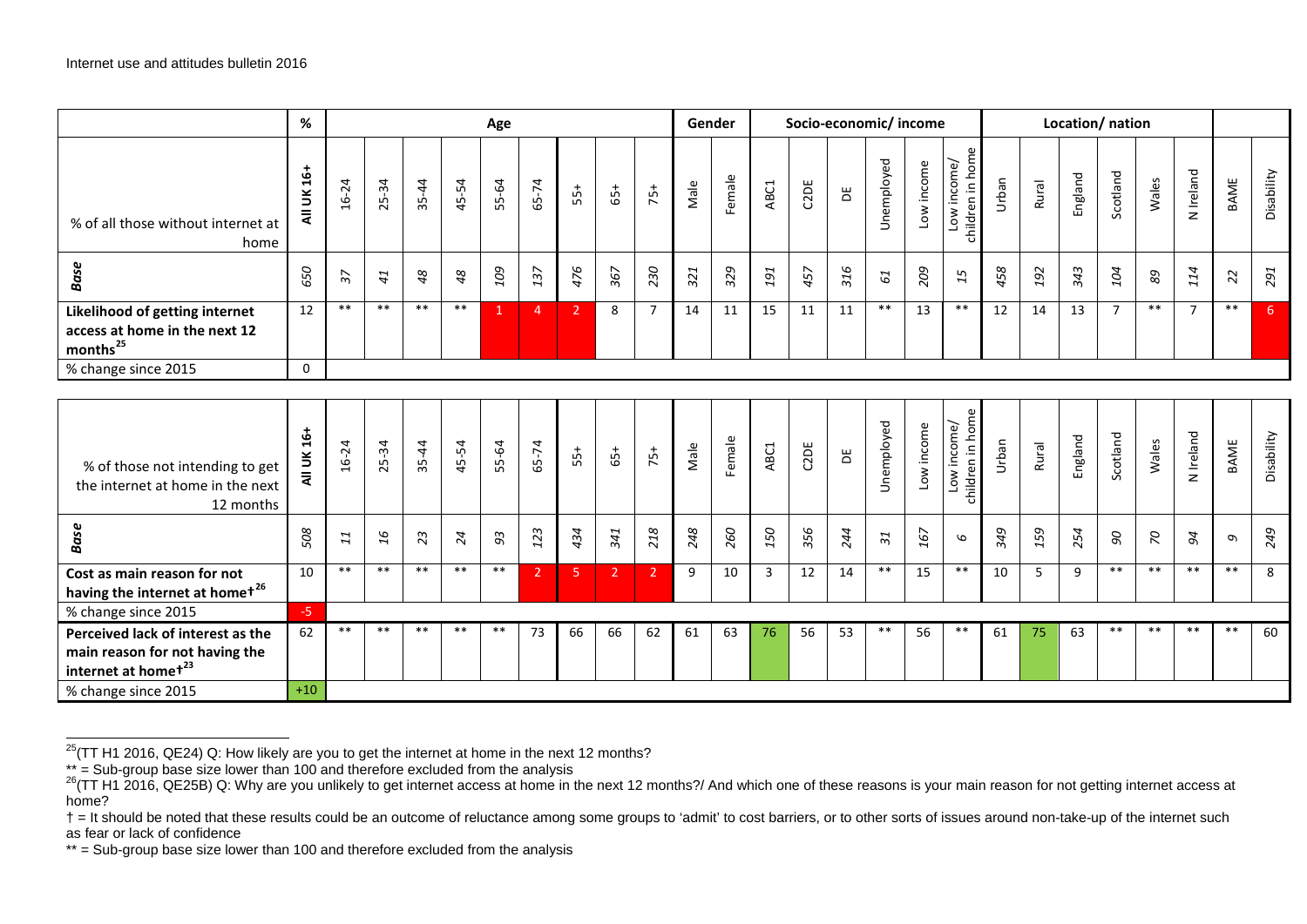#### **Annex 1**

## <span id="page-18-0"></span>**Technical note**

### **1.1 Background**

The metrics set out in this report come from two main sources: Ofcom's twice-yearly survey of take-up and trends (the Technology Tracker), and Ofcom's media literacy survey.

Ofcom commissioned Saville Rossiter-Base to carry out both of these surveys. Interviewing for both surveys was conducted by RED/ Quadrangle Operations, a specialist fieldwork agency, face-to-face, in the home, using pen and paper for the Technology Tracker and Computer Assisted Personal Interviewing (CAPI) for the Media Literacy Tracker. Findings from the Technology Tracker are reported in Ofcom's *Communications Market Report* and *Consumer Experience Report*. Findings from the Media Literacy Tracker are reported in Ofcom's *UK Adults' Media Use and Attitudes Report*.

#### **1.2 Sampling**

Interviewers are provided with specific addresses, with quotas of interviews to be achieved for each sampling point issued for the survey. The data are then weighted to the national UK profile for age, gender, socio-economic group and region. Matrix weighting has been used to achieve consistent profiles across the surveys. Special weights have been applied to respondents in each of the 65+, BAME and disability categories.

A total of 3,737 adults aged 16+ were interviewed for the Technology Tracker at 315 different sampling points in the UK. All interviews were conducted between 4 January and 29 February 2016.

For the Media Literacy Tracker, a total of 1,841 adults aged 16+ were interviewed at 225 different sampling points in the UK. All interviews were conducted between 18 September and 25 October 2015.

The grids within each section of this report indicate the number of interviews conducted with the different sub-groups of UK adults detailed in this report.